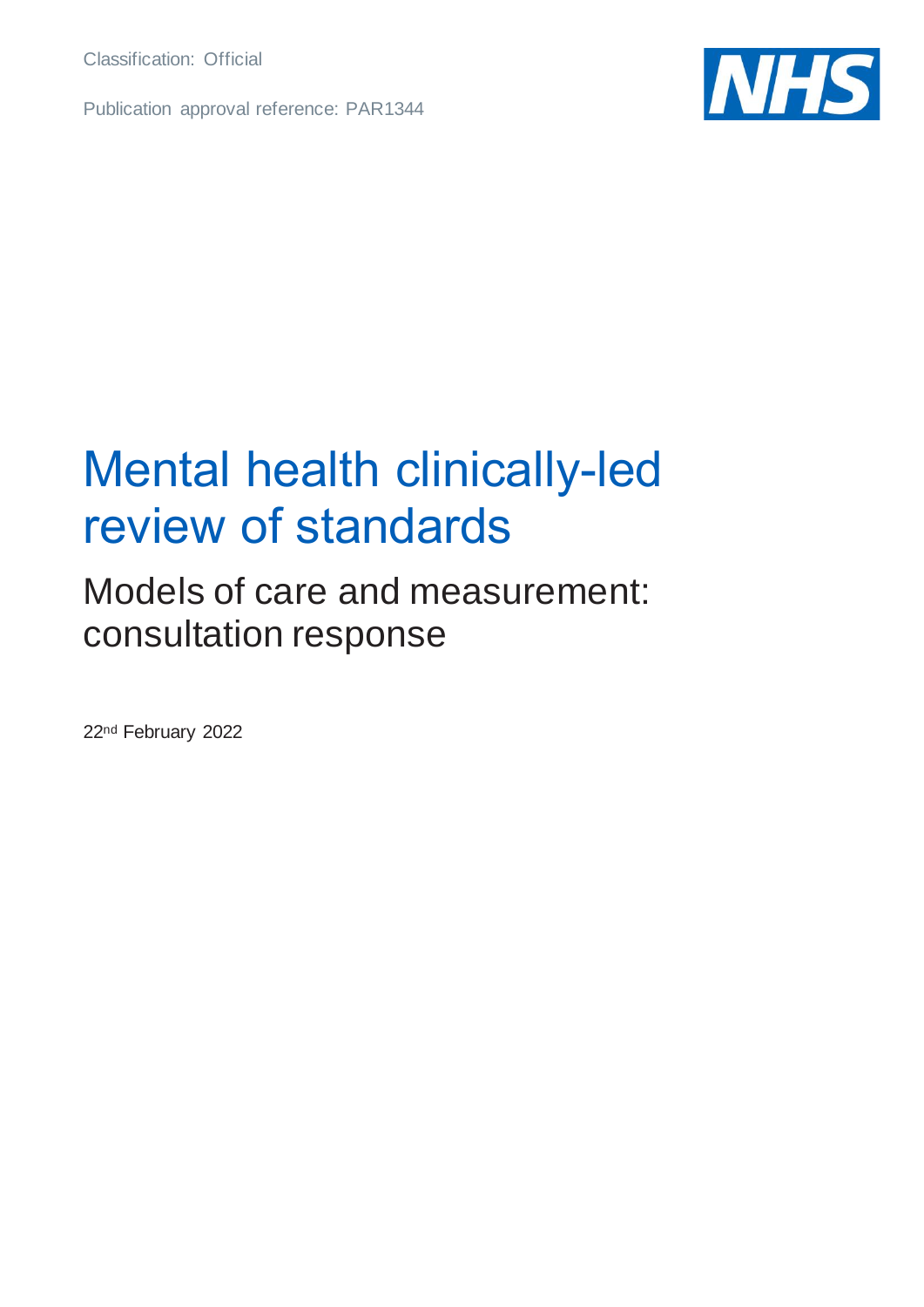# **Contents**

| Best ways to advise and communicate the new measures 15                          |  |
|----------------------------------------------------------------------------------|--|
|                                                                                  |  |
| Annex A: Participants in the clinically-led review of NHS access standards 19    |  |
| Annex B: Background and demographics of those responding to the online survey 20 |  |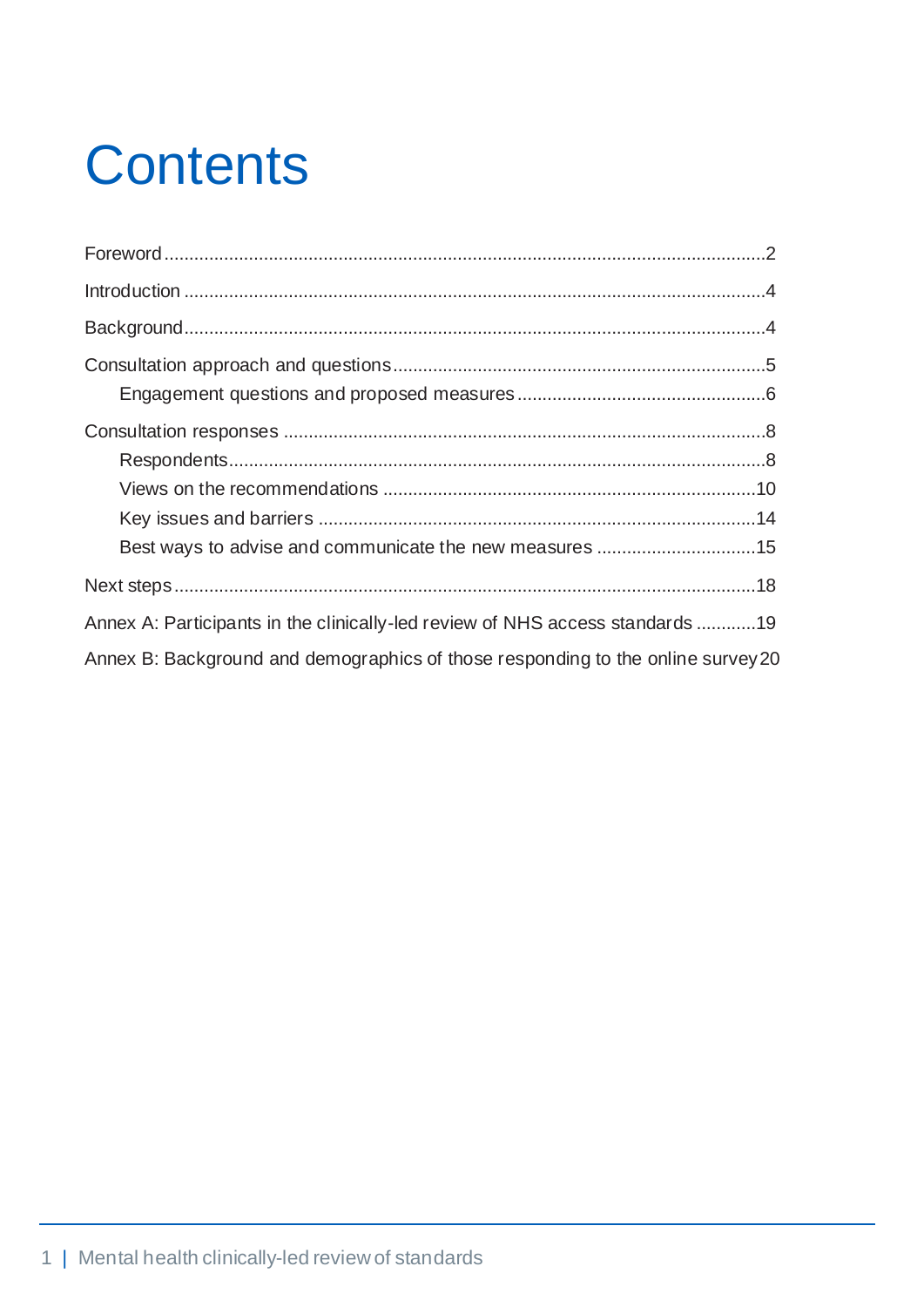## <span id="page-2-0"></span>Foreword

In June 2018, the Prime Minister asked for a clinically-led review of NHS access standards to ensure they measure what matters most, both in optimising clinical outcomes and to patients.

Advancing equalities in access, experience and outcomes in mental health services are priorities for new integrated care systems (ICSs) as they develop. The actions underway to deliver the [NHS Advancing Mental Health Equalities Strategy](https://www.england.nhs.uk/publication/advancing-mental-health-equalities-strategy/) will support systems to better understand and address disparities in provision and help address stigma and discrimination where it occurs so we can achieve truly equitable care.

This report sets out the wide-ranging support received through the national consultation on the proposed new standards for mental health care, and highlights some of the key considerations to support their successful implementation.

The mental health proposals were developed with service users, families and clinicians to help improve patient experience and health outcomes. The recommended additional standards for accessing support in the community and in a crisis for people of all ages have been tested and refined further with local healthcare systems.

The suite of new measures will help ensure timely access to age appropriate community-based services for those who need urgent and routine clinical care. These, alongside the existing standards, will offer local systems a powerful tool to understand and drive improvement for their local populations, including those groups faring worse than others.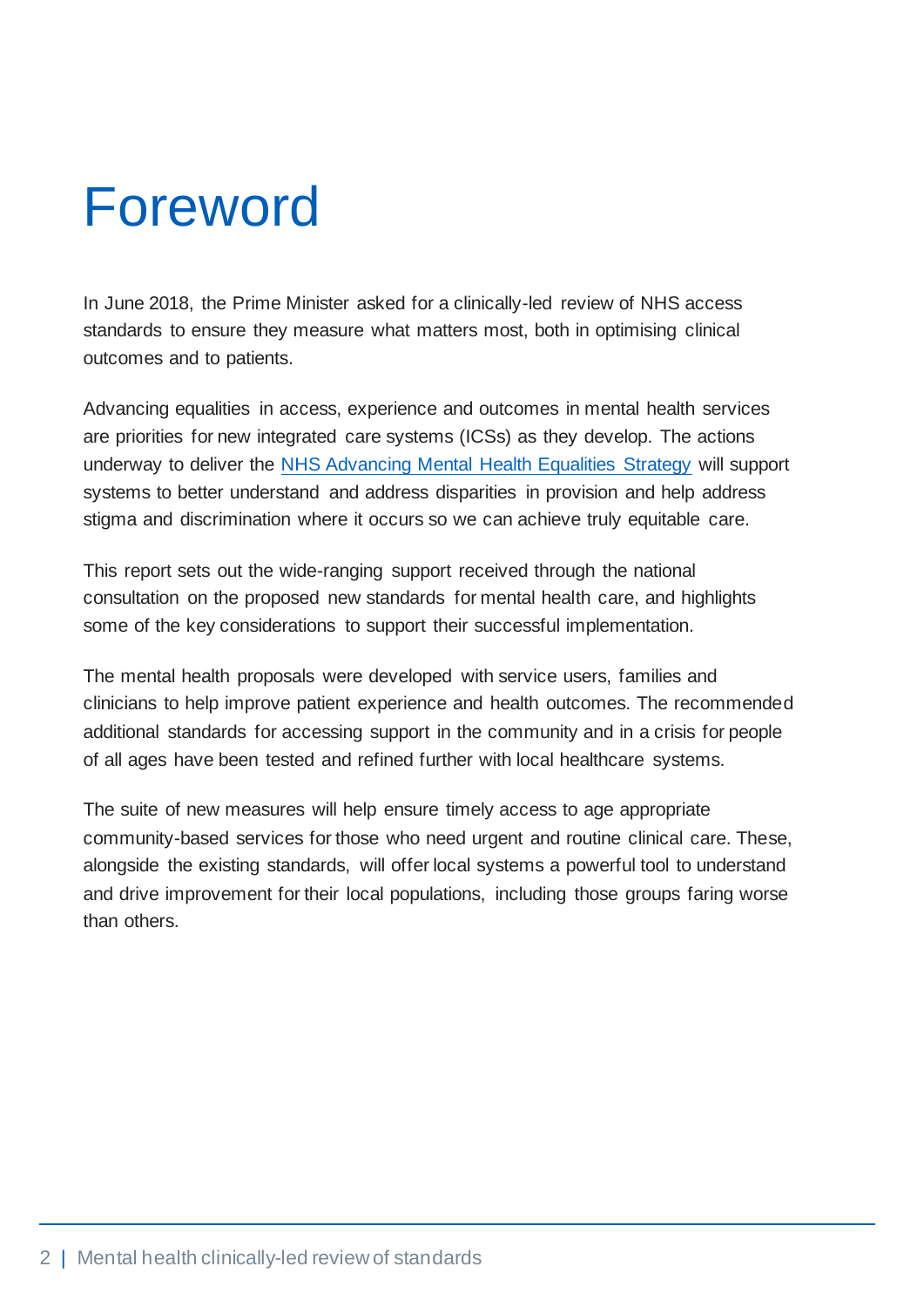We, along with the members of the Clinical Oversight Group, are confident that the proposals will stimulate clinical improvements to the way services are delivered and improve the experience for patients.

**Professor Stephen Powis** National Medical Director NHS England and NHS Improvement

Chkell.

**Claire Murdoch** National Mental Health Director NHS England and NHS Improvement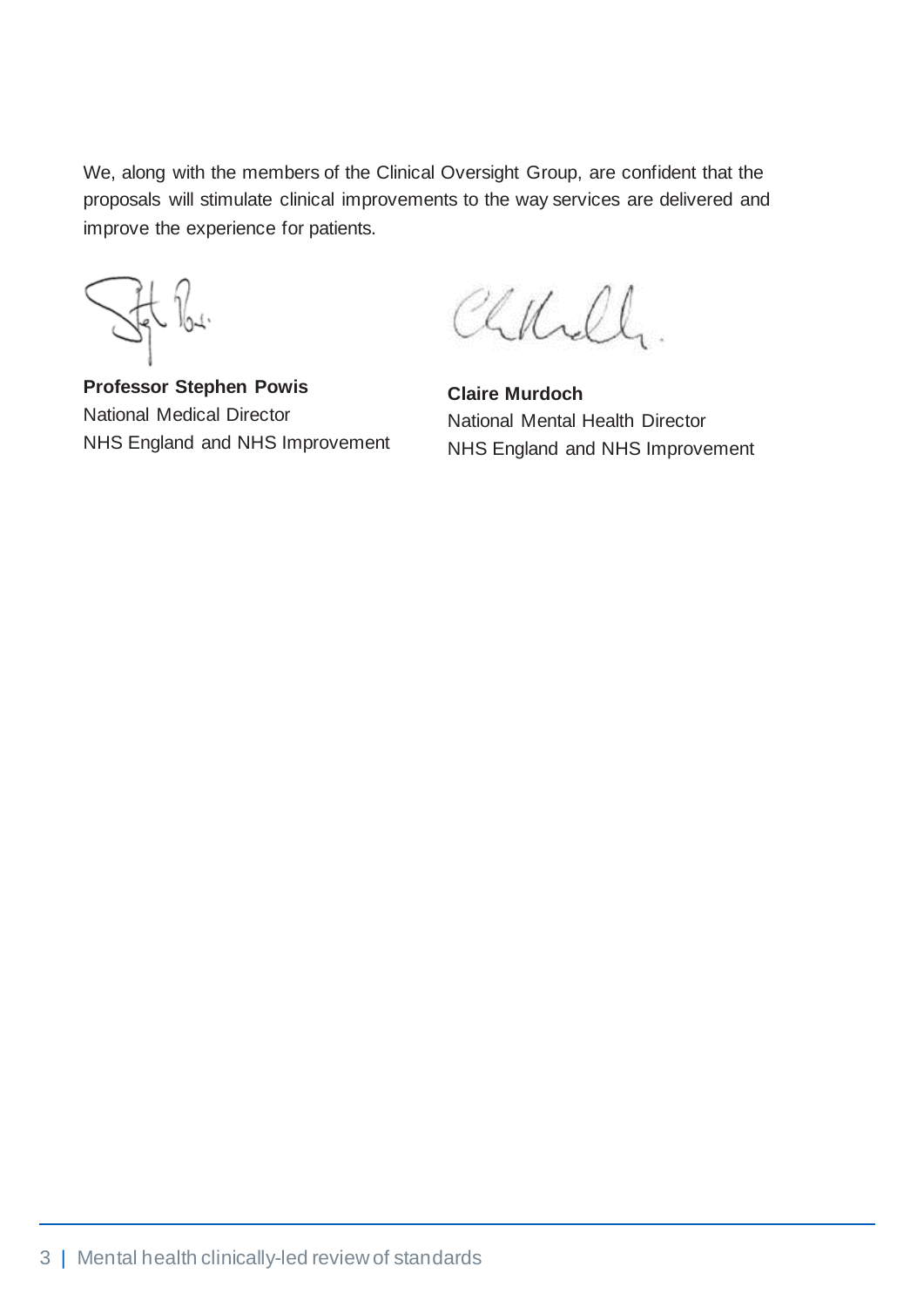## <span id="page-4-0"></span>Introduction

- 1. The NHS National Medical Director was asked to review NHS access standards to ensure they measure what matters most to patients and clinically. For mental health, we have developed new standards with service users, their families, staff and key partners for urgent and emergency care and community NHS-funded mental health services. These are additional to the existing standards in mental health covering access to IAPT (Improving Access to Psychological Therapies) services, children and young people's (CYP) eating disorder services and people experiencing a first episode of psychosis services.
- 2. In July 2021, we published the recommendations from the mental health clinicallyled review of standards for consultation. The [consultation paper](https://www.england.nhs.uk/publication/mental-health-clinically-led-review-of-standards-models-of-care-and-measurement/) sets out the proposed new standards and how their proposed metrics align with the strategy for expanding and transforming mental health services, draw on learning from experiences through COVID-19, and support delivery of the NHS Long Term Plan ambitions and commitments.
- 3. This document summarises the responses to the consultation and next steps.

## <span id="page-4-1"></span>**Background**

- 4. The ambition of the clinically-led review of the mental health access standards is to improve the offer for patients and deliver improved access and outcomes, providing an overall better experience of care. The proposals aim to ensure people who need care know when they can expect to receive it, and to support more rapid access to evidence-based care.
- 5. The standards build on the transformation and growth of mental health services detailed in the NHS Long Term Plan, which sets expectations that those services will meet local needs in a way that offers parity with other parts of the NHS. They would be introduced in the context of that transformation. For example, the proposed mental health standards on help in an emergency build on the progress already seen: all mental health providers have set up all-age 24/7 crisis lines, all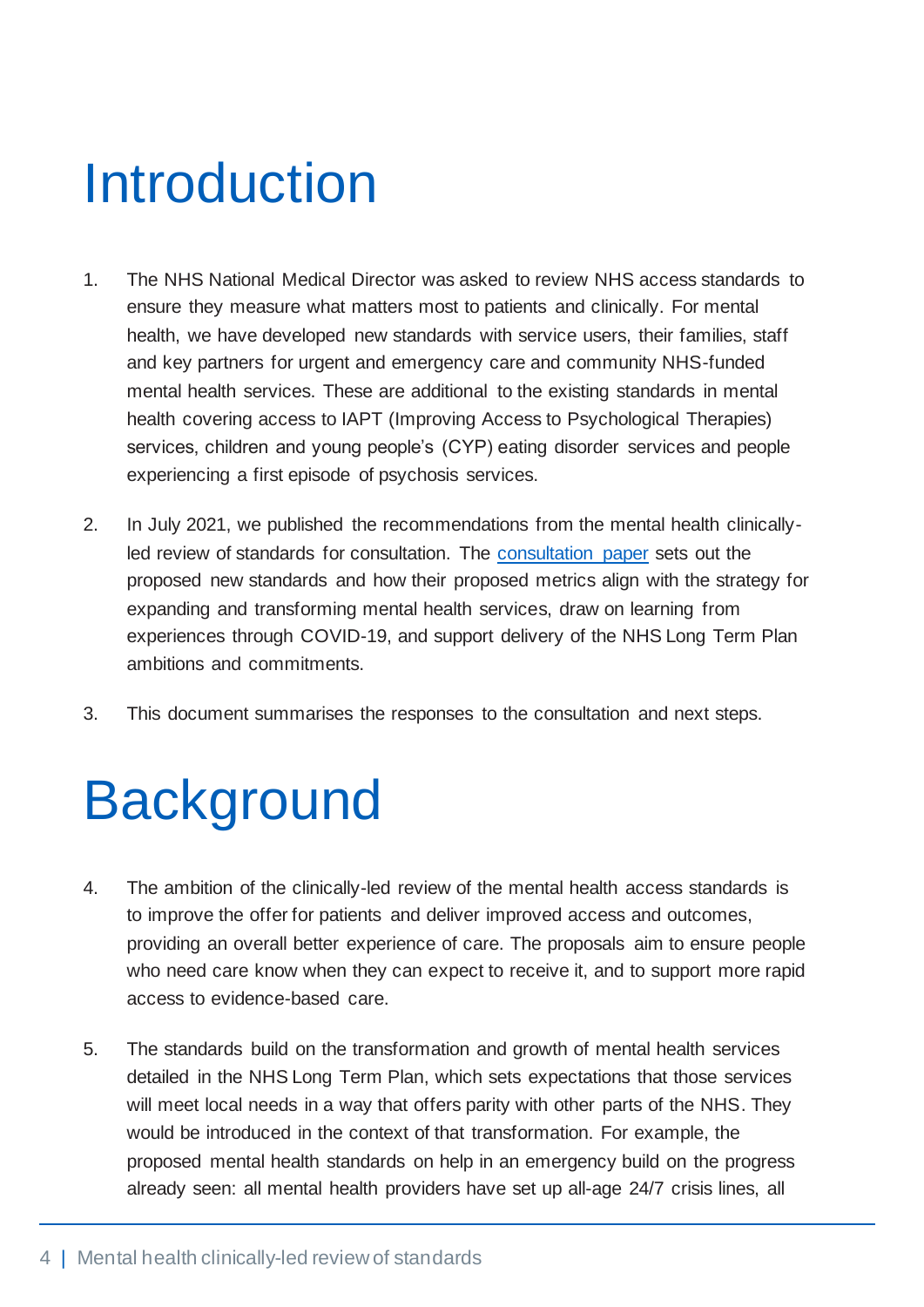acute hospitals now have adult liaison psychiatry teams available, and CYP 24/7 comprehensive crisis support has grown from 26% to 67% coverage across the country in the last couple of years (rolling out to 100% by 2023/34).

- 6. We field tested all the proposed standards and recommendations in pilot and early implementer sites from May 2019:
	- Eleven NHS trusts have tested the urgent and emergency mental health care standards, working with their neighbouring acute hospital.
	- Twelve areas have piloted and helped further develop the proposed four-week waiting time standard for CYP's community mental health support team.
	- A further 12 local health and care systems testing new models of integrated and primary and community mental health care for adults and older adults.
- 7. We embedded the learning from the field testing, alongside the advice and experience of key national stakeholders including patient representatives, clinicians, services users, their families and healthcare leaders, in the recommended measures set out in our consultation paper: [Mental health clinically](https://www.england.nhs.uk/publication/mental-health-clinically-led-review-of-standards-models-of-care-and-measurement/)[led review of standards: models of care and measurement.](https://www.england.nhs.uk/publication/mental-health-clinically-led-review-of-standards-models-of-care-and-measurement/) This collaborative and comprehensive approach means the recommendations reflect people's real experience of using the standards.
- 8. We developed the recommended metrics in the context of continued expansion and transformation of mental health services, as committed to in the NHS Long Term Plan. These metrics support our ambition to improve the offer for patients, enable operational management of access and waiting times, and provide robust measures for system oversight and accountability.

## <span id="page-5-0"></span>Consultation approach and questions

9. Between 22 July and 1 September 2021 we publicly consulted on the [Mental](file://///irnhsft.local/monitor/Redirected/lucy.gardner/Desktop/this%20week/B0295%20-%20ambulance%20service%20wellbeing%20documents%20(x3)New%20folder/Mental%20health%20clinically-led%20review%20of%20standards:%20models%20of%20care%20and%20measurement)  [health clinically-led review of standards: models of care and measurement](file://///irnhsft.local/monitor/Redirected/lucy.gardner/Desktop/this%20week/B0295%20-%20ambulance%20service%20wellbeing%20documents%20(x3)New%20folder/Mental%20health%20clinically-led%20review%20of%20standards:%20models%20of%20care%20and%20measurement) to seek the views of patients, the public and key stakeholders.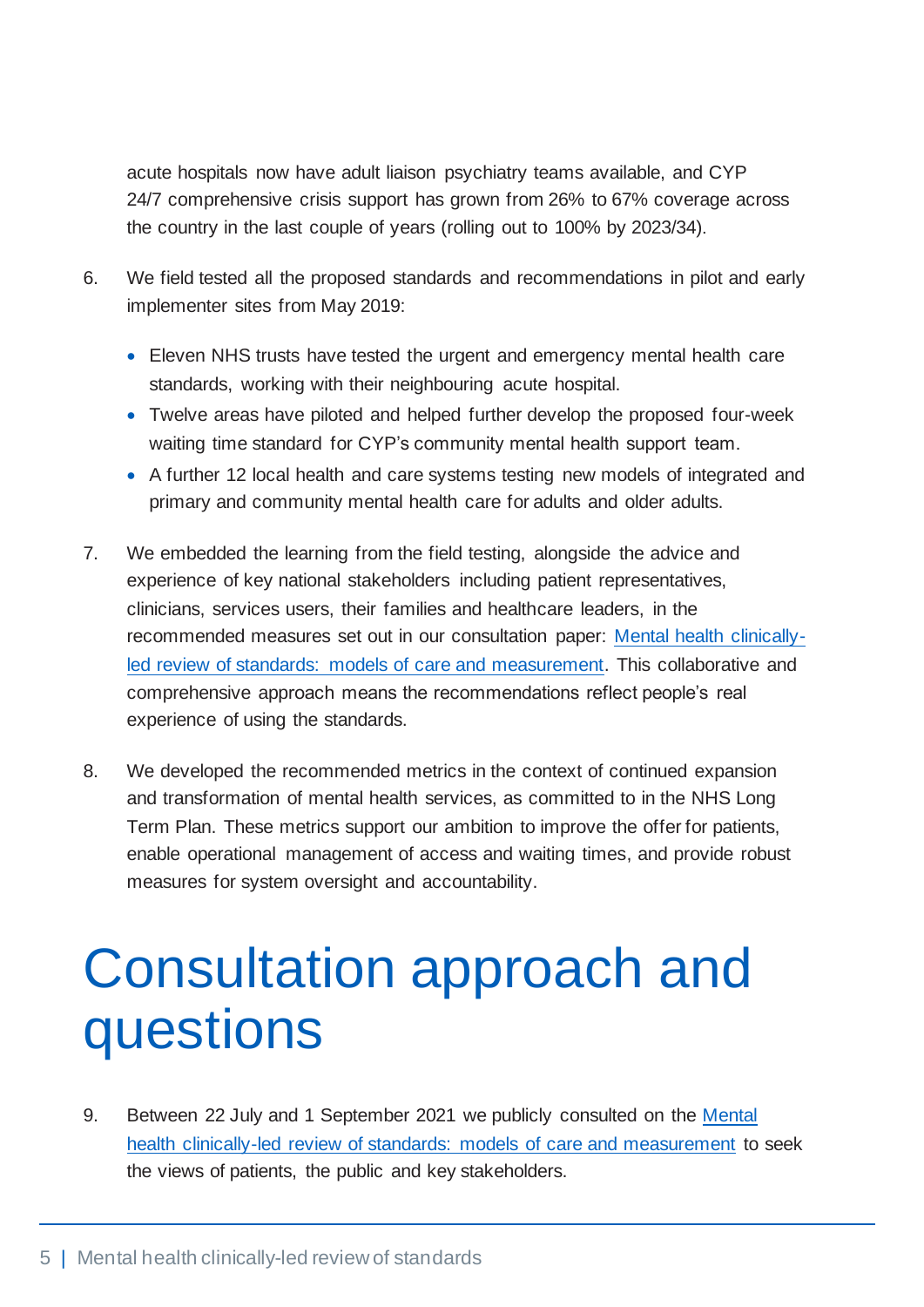- 10. In this we requested feedback on the introduction of additional mental health standards, the proposed measures themselves and communication route for the new standards. People across the country were asked to submit their views in the following ways:
	- online consultation survey
	- through email and letter correspondence
	- by attending an online focus group event.
- 11. We as well as stakeholder organisations promoted the consultation across various bulletins and communication channels. In addition, we facilitated group meetings alongside one-to-one discussions, enabling participants to discuss in more detail their views on specific elements of interest. The full breakdown of participants is included in Annex A.
- 12. Further development and refinement of the standards is ongoing with stakeholders and pilot and early implementor sites. Currently, a key focus is on improving the quality of the data required for the standards and working with systems beyond the early implementors and pilot sites to start embedding the standards as per the current recommendations. We will use the feedback from the public consultation alongside learning from the sites and broader ongoing system engagement to finalise the standards. The setting of thresholds, as with other recommendations from the clinically-led review of standards, is subject to cross-government agreement. The focused effort on improving national reporting and data quality will help inform suggested levels of expectation.
- 13. This report presents the findings on the questions set out for engagement with the public and wider NHS.

### <span id="page-6-0"></span>Engagement questions and proposed measures

- 1. To what extent do you agree or disagree with the proposals for mental health services to have additional access and waiting time measures? (1–5 scale from 1 strongly disagree to 5 strongly agree)
- 2. Please tell us why you agree or disagree with the proposals for mental health services to have additional access and waiting time measures.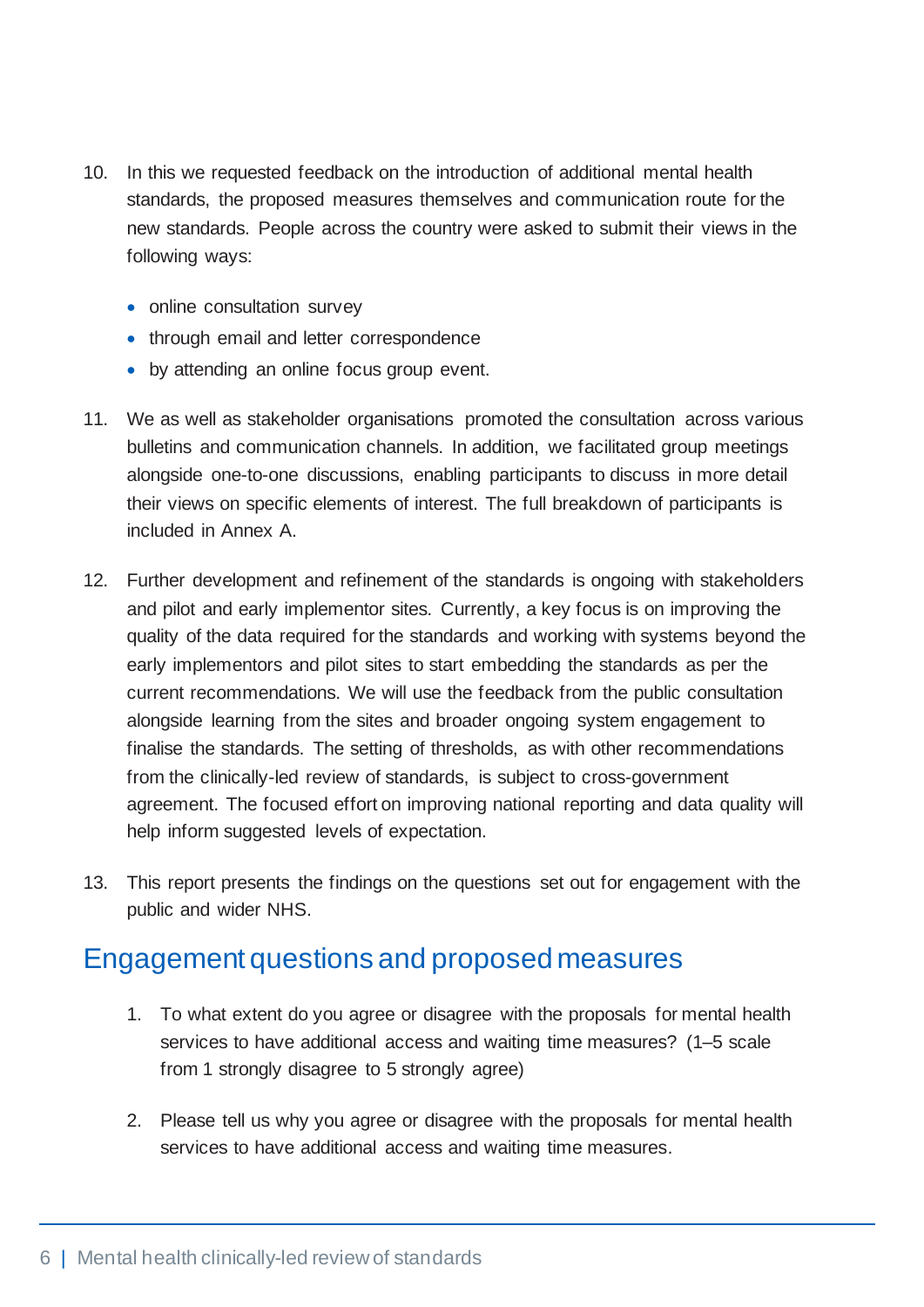| <b>Pathway</b>                                                   | <b>Proposed standard</b>                                                                                                                                                                                                                                                    |
|------------------------------------------------------------------|-----------------------------------------------------------------------------------------------------------------------------------------------------------------------------------------------------------------------------------------------------------------------------|
| For community-<br>based mental health                            | For a 'very urgent' presentation, a patient should be seen within<br>four hours from referral, across all ages.                                                                                                                                                             |
| crisis services (all<br>ages)                                    | For an 'urgent' presentation, a patient should be seen within 24<br>hours from referral, across all ages.                                                                                                                                                                   |
|                                                                  | See next section for definitions of 'very urgent' and 'urgent' in the<br>context of community-based urgent or crisis mental health<br>services.                                                                                                                             |
| For mental health<br>needs in an<br>emergency<br>department (all | Patients referred from an emergency department should have a<br>face-to-face assessment commence within one hour from referral,<br>by mental health liaison, or children and young people's equivalent<br>service.                                                          |
| ages)                                                            | All emergency department standards as set out in the<br>Transformation of urgent and emergency care: models of care and<br>measurement consultation paper (December 2020) will be<br>applicable to patients presenting with mental health needs.                            |
| For non-urgent,<br>community mental<br>health care               | Children, young people and their families/carers presenting to<br>community-based mental health services should start to receive<br>help within four weeks from request for service (referral).                                                                             |
|                                                                  | This may involve immediate advice, support or a brief intervention,<br>help to access another more appropriate service, the start of a<br>longer-term intervention or agreement about a patient care plan, or<br>the start of a specialist assessment that may take longer. |
|                                                                  | Adults and older adults presenting to community-based mental<br>health services should start to receive help within four weeks from<br>request for service (referral).                                                                                                      |
|                                                                  | This may involve the start of a therapeutic or social intervention, or<br>agreement about a patient care plan.                                                                                                                                                              |

- 2. What are the key issues/barriers that should be taken into account for implementation of the new measures and what additional support might be needed?
- 3. What do you think are the best ways to advise and communicate the proposed new mental health care measures to service users and families/carers?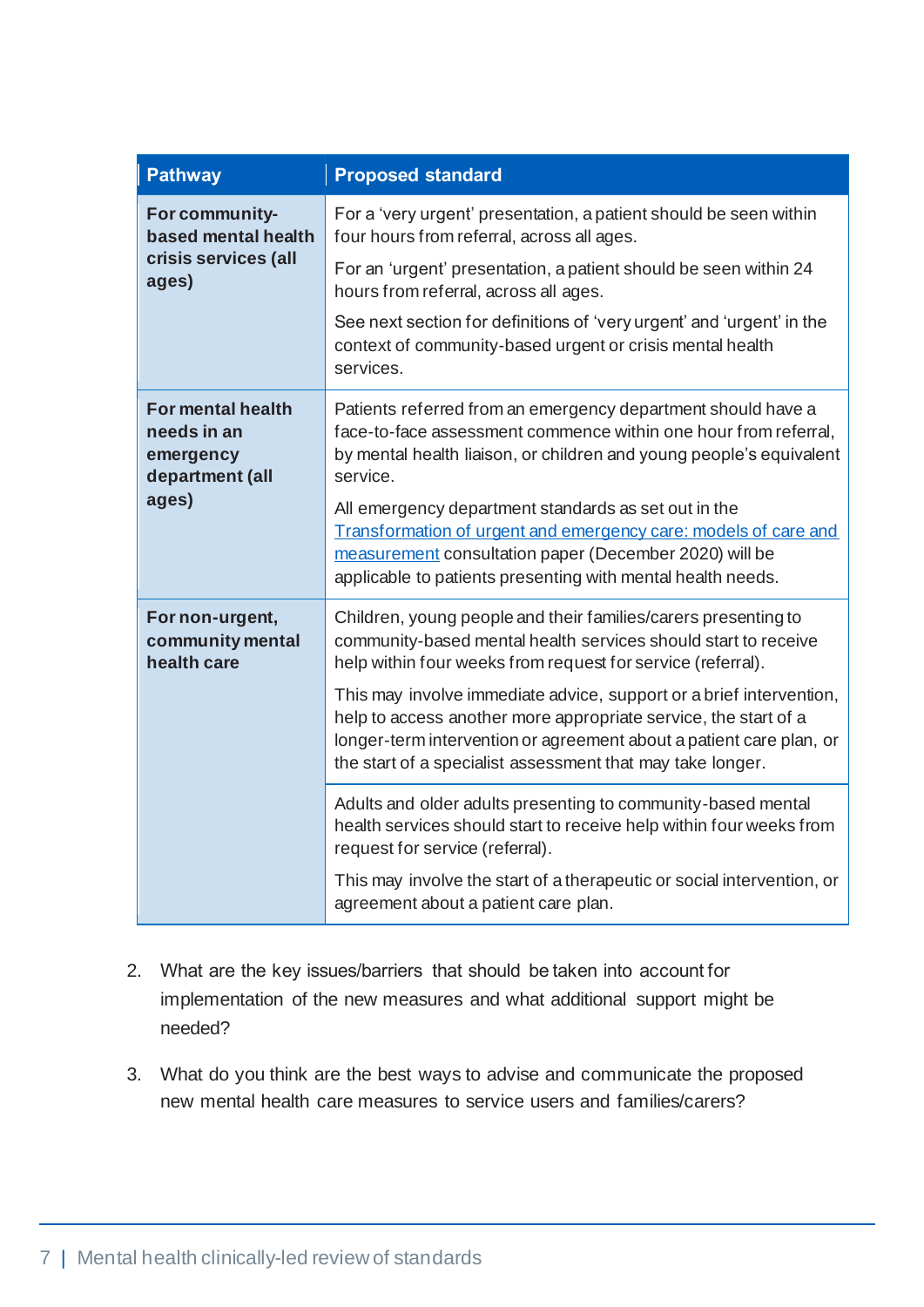### <span id="page-8-0"></span>Consultation responses

### <span id="page-8-1"></span>**Respondents**

- 14. We received 206 responses to the online survey, about 250 people participated in focus group events and virtual forums, and 26 individuals or organisations responded via correspondence. We analysed all responses received through these different routes, against the relevant questions.
- 15. Two respondents did not state if they were responding as an individual or on behalf of an organisation. Participants were not required to answer every question, and some provided personal views on the importance of timely access to appropriate care rather than specific views on the recommendations. Analysis of the respondents postcodes and organisational responses show that we received engagement and views from a range of public, voluntary and independent sector organisations across health, local government and wider social care and across England.



- 16. In addition to seeking formal responses through the consultation, we held discussions with clinical and operational leaders across the pilot and early implementer sites, regional mental health leads, commissioners of services and experts by experience.
- 17. 77% (157) of online survey respondents identified themselves as responding as an individual compared to 23% (49) providing a formal organisational response. Of the former, 42 (27%) identified themselves as either a service user, carer or member of the public (see Table 1), and 102 (65%) as an NHS employee (see Table 2 for the type of NHS service they identified themselves as working in).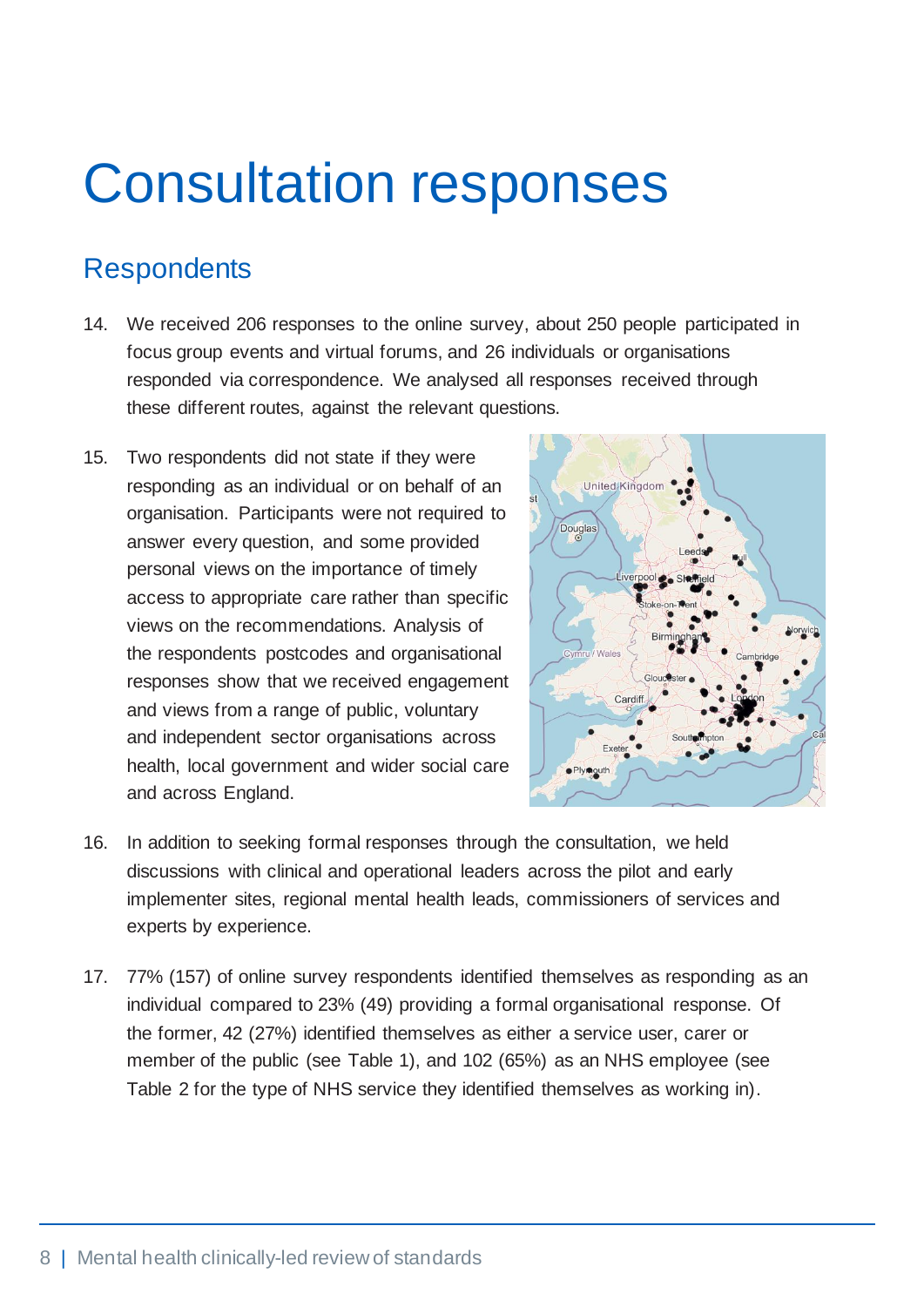**Table 1: As an individual responding to this questionnaire, which of the following best applies to you?**

|                                                                       | <b>Number</b>  | $\frac{9}{6}$ |
|-----------------------------------------------------------------------|----------------|---------------|
| <b>NHS</b> employee                                                   | 102            | 65%           |
| Member of the public                                                  | 19             | 12%           |
| <b>Patient</b>                                                        | 12             | 8%            |
| From a health-related group, charity or organisation                  | 10             | 6%            |
| Carer of a child or young person                                      | 5              | 3%            |
| From another public sector organisation                               | 4              | 3%            |
| Carer of an adult                                                     | 3              | 2%            |
| From a non health-related voluntary group, charity or<br>organisation | $\overline{2}$ | 1%            |
| <b>Base</b>                                                           | 157            |               |

#### **Table 2: For NHS employees, which of the following best describes where you work?**

|                                      | Number <sub>%</sub> |     |
|--------------------------------------|---------------------|-----|
| Adult mental health services         | 49                  | 49% |
| Children's mental health<br>services | 25                  | 25% |
| Other healthcare services            | 27                  | 27% |
| Base                                 | 101                 |     |

18. Via correspondence we received 22 organisational responses, eight public or charitable sector employees submitting their professional opinion, and five service users sharing their experiences of the benefit and need to be able to access appropriate and timely support. This breadth of responses – from health professionals, representatives of local government, education professionals, as well as charities and patient representative bodies – provides a consistent message on what is important clinically, operationally and, importantly, to patients and the public.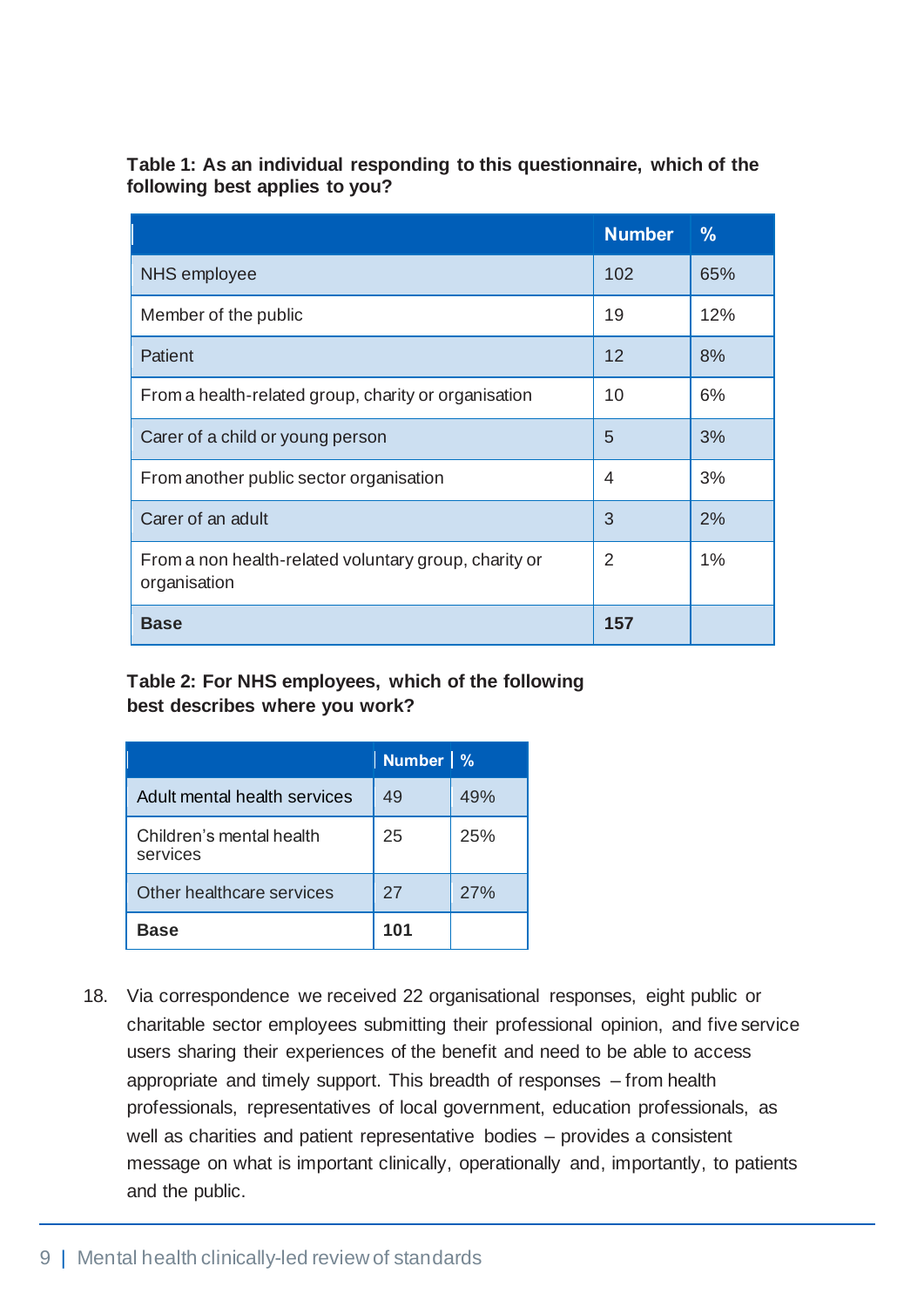### <span id="page-10-0"></span>Views on the recommendations

- 19. 81% (161) of online survey respondents agreed or strongly agreed with the proposal to introduce additional access and waiting time measures (see Table 3 below).
- 20. The responses indicate strong support for introducing additional measures for mental health, helping to bring parity between physical and mental health services and improve access to timely mental health support as and where needed by service users. Just over half the responses observed that resourcing changes within services would be needed to realise the improvements.
- 21. The respondents also felt the introduction of additional mental health standards would bring a welcome increase in both visibility of the challenges faced by mental health services and the range of people receiving support. Their feedback has highlighted the benefit of standards that recognise the need for services to respond appropriately for the individual rather than focusing on organisationally driven targets.
- 22. The respondents have made clear that providing people with clarity around when they can expect to access support or start treatment would improve the individual's experience. Expanding the range of services to include preventative and early intervention would also help ensure focus and resources are not prioritised solely for specialist services, helping to prevent people reaching a crisis and improving outcomes, in line with government's stated ambition to prevent avoidable detentions under the Mental Health Act, as part of the reforms.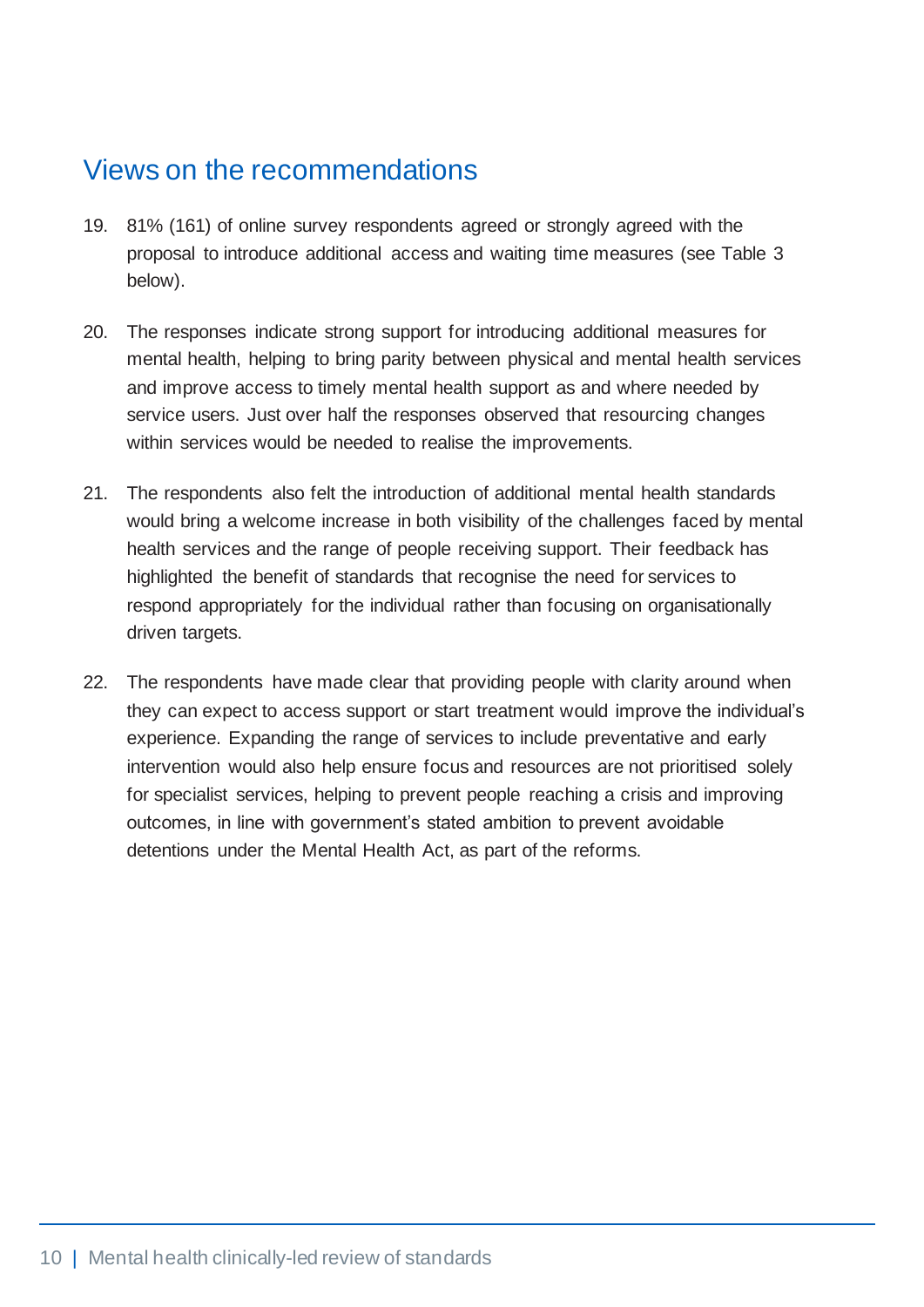**Table 3: To what extent do you agree with the proposals for mental health services to have additional access and waiting time measures?**

|                                         | <b>Total</b>            |                | <b>Stakeholder type</b> |                         | <b>Formal</b><br>response |                                                                 | <b>Healthcare</b><br>employee                                                                   |                                            |                            |                     |                                        |                                         |                                              |
|-----------------------------------------|-------------------------|----------------|-------------------------|-------------------------|---------------------------|-----------------------------------------------------------------|-------------------------------------------------------------------------------------------------|--------------------------------------------|----------------------------|---------------------|----------------------------------------|-----------------------------------------|----------------------------------------------|
|                                         | <b>Survey responses</b> | Correspondence | $\frac{0}{0}$           | employee<br><b>SHIN</b> | Patient/public/carer      | organisation<br>group,<br>Health-related<br><b>b</b><br>charity | , charity<br>Non health-related<br>voluntary group<br>organisation<br>$\overline{\overline{o}}$ | From another public<br>sector organisation | Organisational<br>response | Individual response | <b>Adult mental health</b><br>services | Children's mental<br>services<br>health | healthcare<br>services<br>Other <sup>1</sup> |
| Strongly<br>agree                       | 91                      | $\mathsf 9$    | 48%                     | 40%                     | 56%                       | 70%                                                             | 100%                                                                                            | 25%                                        | 42%                        | 46%                 | 32%                                    | 38%                                     | 59%                                          |
| Agree                                   | 70                      |                | 33%                     | 32%                     | 28%                       | 20%                                                             | $\overline{\phantom{a}}$                                                                        | 50%                                        | 51%                        | 31%                 | 34%                                    | 38%                                     | 26%                                          |
| <b>Neither</b><br>agree nor<br>disagree | 14                      | 1              | 7%                      | 10%                     | 5%                        | $\overline{\phantom{a}}$                                        | $\overline{\phantom{a}}$                                                                        | 25%                                        | 2%                         | 8%                  | 15%                                    | 4%                                      | 7%                                           |
| <b>Disagree</b>                         | 21                      |                | 10%                     | 15%                     | 5%                        | 10%                                                             | $\overline{\phantom{a}}$                                                                        | $\overline{\phantom{0}}$                   | 4%                         | 12%                 | 15%                                    | 21%                                     | 7%                                           |
| Disagree<br>strongly                    | $\overline{4}$          |                | 2%                      | 2%                      | $5%$                      | $\overline{\phantom{a}}$                                        | $\overline{a}$                                                                                  | $\blacksquare$                             | $\overline{\phantom{a}}$   | 3%                  | 4%                                     | $\overline{\phantom{a}}$                | $\qquad \qquad -$                            |
| <b>Base</b>                             | 210                     |                |                         | 99                      | 39                        | 10                                                              | 1                                                                                               | $\overline{\mathbf{4}}$                    | 45                         | 153                 | 47                                     | 24                                      | 27                                           |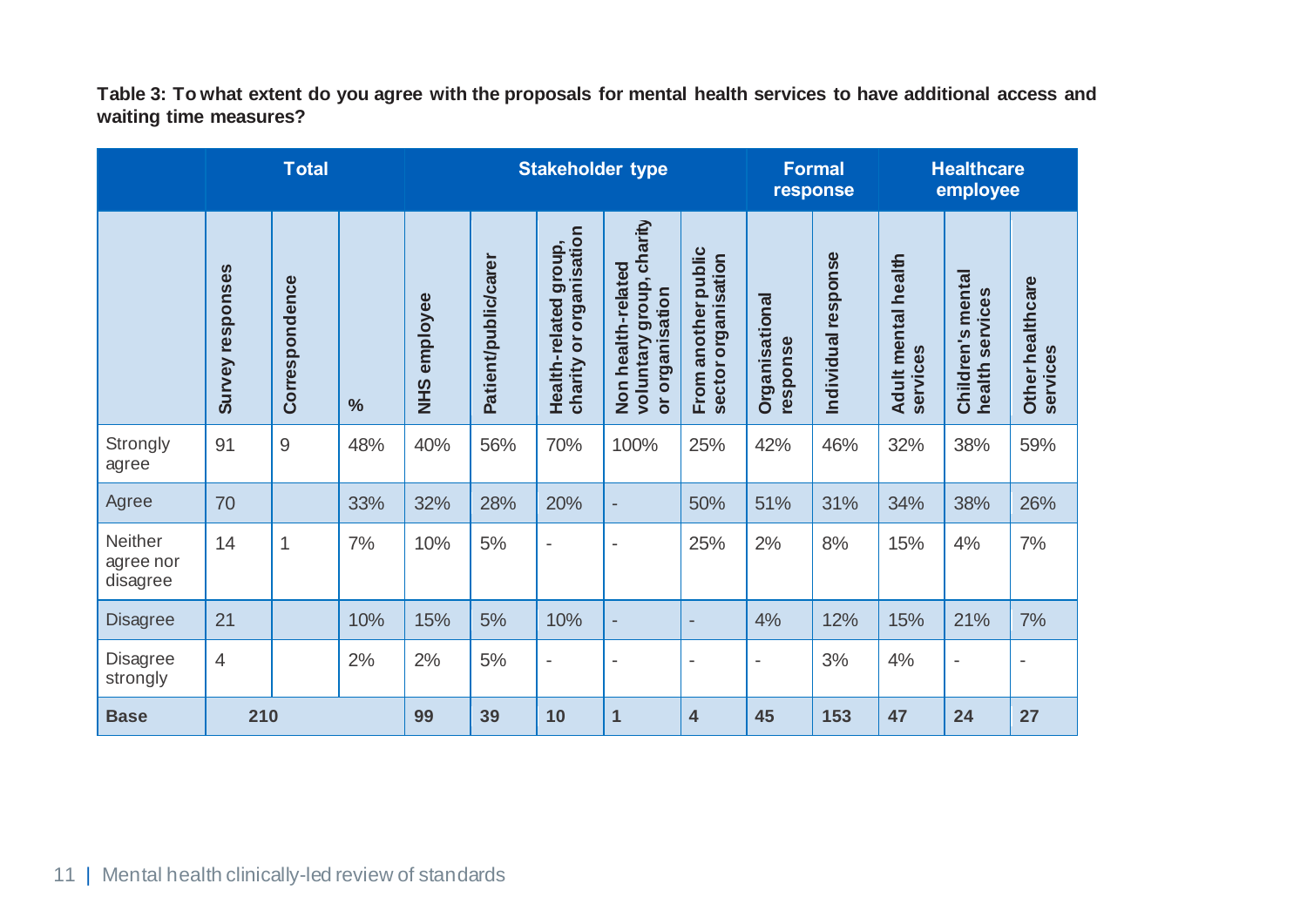23. 78% (160) of respondents supported and 14% (28) did not support the proposed standard for community-based urgent mental health services (Table 4). Those supporting the proposal felt it would help standardise expectations, definitions and guidance. Concerns were raised about the impact on other pathways and quality of care; there will be an opportunity to address these concerns during implementation.

|                            | Survey responses   Correspondence   % |   |     |
|----------------------------|---------------------------------------|---|-----|
| Strongly agree             | 83                                    |   | 41% |
| Agree                      | 71                                    | 6 | 38% |
| Neither agree nor disagree | 15                                    | 1 | 8%  |
| <b>Disagree</b>            | 22                                    |   | 11% |
| Strongly disagree          | 6                                     |   | 3%  |
| <b>Base</b>                | 204                                   |   |     |

**Table 4: To what extent do you agree with the proposed standard for communitybased urgent mental health services?**

24. 73% (147) of respondents agreed with the proposed standard for emergency departments mental health needs; however, 11% (23) disagreed with it (Table 5). There is a strong belief this proposal will improve overall experience and brings the potential to save lives. Some respondents highlighted the need to ensure that the source of the referral should not be the driver to response times and that clinical prioritisation and safety for the individual concerned need to be built into service plans to prevent increased inequalities of access or driving people to an unsafe place to seek rapid support.

| Table 5. To what extent do you agree with the proposed standard for emergency |  |  |
|-------------------------------------------------------------------------------|--|--|
| departments mental health needs (all ages)?                                   |  |  |

|                            | <b>Survey responses</b> | <b>Correspondence</b> | $\frac{9}{6}$ |
|----------------------------|-------------------------|-----------------------|---------------|
| Strongly agree             | 77                      |                       | 38%           |
| Agree                      | 65                      | 5                     | 35%           |
| Neither agree nor disagree | 29                      | 2                     | 15%           |
| Disagree                   | 16                      |                       | 8%            |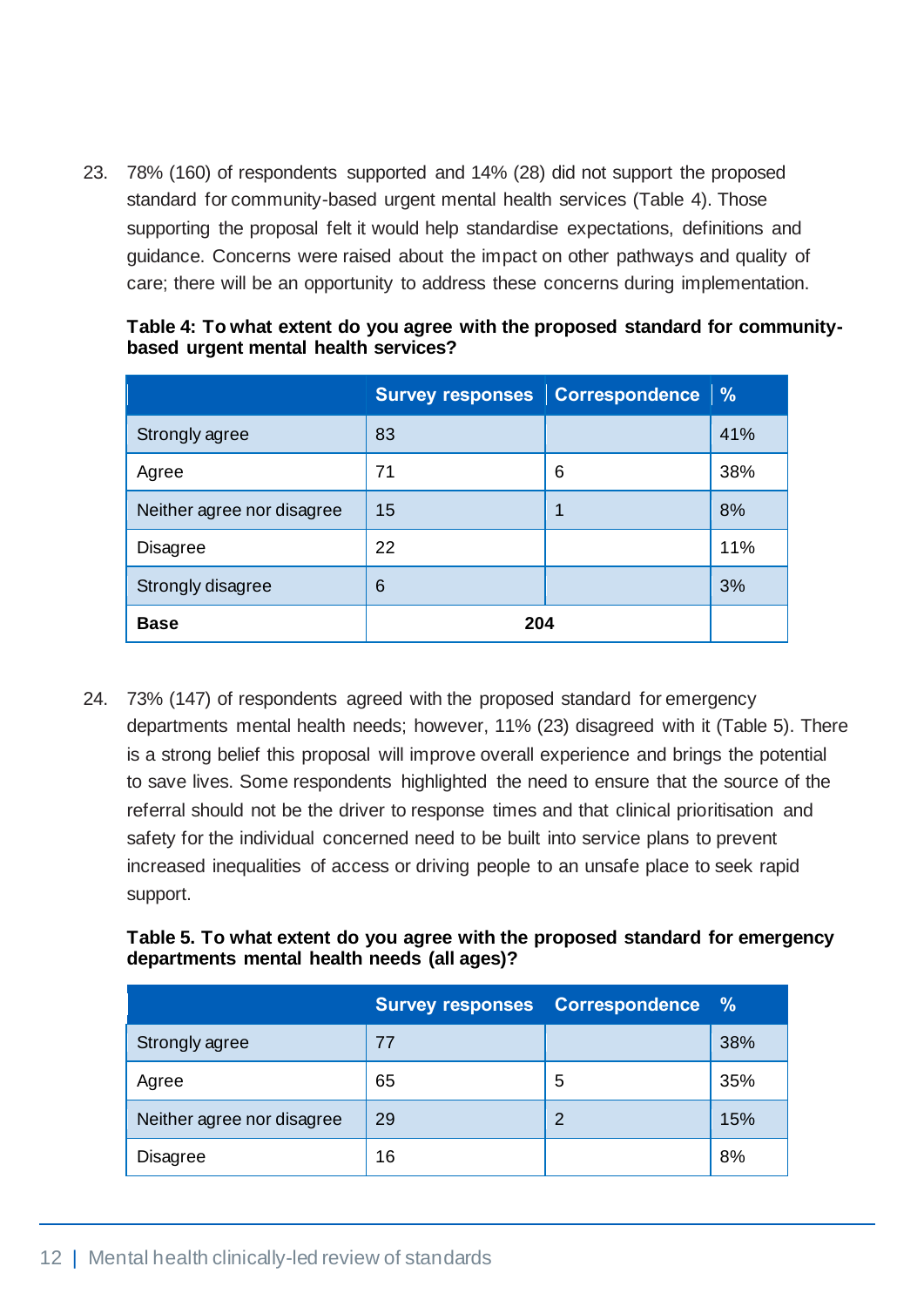| Strongly disagree |     | 3% |
|-------------------|-----|----|
| <b>Base</b>       | 201 |    |

25. Tables 6 and 7 show a similar level of support for both the proposal to introduce standards for non-urgent community mental health care for CYP, as well as for adults and older adults; 74% and 75% respectively. The respondents highlighted these would improve people's experience and outcomes, but also suggested consideration be given to ensuring that the standards will allow for prioritisation of cases in line with clinical need, where it may be clinically optimal to be seen more quickly than four weeks, or to be seen after a longer time period.

#### **Table 6: To what extent do you agree with the proposed standard for non-urgent community mental health care (children)?**

|                            | Survey responses   Correspondence   % |   |     |
|----------------------------|---------------------------------------|---|-----|
| Strongly agree             | 76                                    |   | 38% |
| Agree                      | 66                                    | 5 | 36% |
| Neither agree nor disagree | 21                                    | 2 | 12% |
| <b>Disagree</b>            | 19                                    |   | 10% |
| Strongly disagree          | 9                                     |   | 5%  |
| <b>Base</b>                | 198                                   |   |     |

#### **Table 5: To what extent do you agree with the proposed standard for nonurgent community-based mental health care (adults)?**

|                            | Survey responses   Correspondence   % |   |     |
|----------------------------|---------------------------------------|---|-----|
| Strongly agree             | 76                                    |   | 39% |
| Agree                      | 65                                    | 5 | 36% |
| Neither agree nor disagree | 22                                    | 1 | 12% |
| <b>Disagree</b>            | 15                                    |   | 8%  |
| Strongly disagree          | 11                                    |   | 6%  |
| <b>Base</b>                | 195                                   |   |     |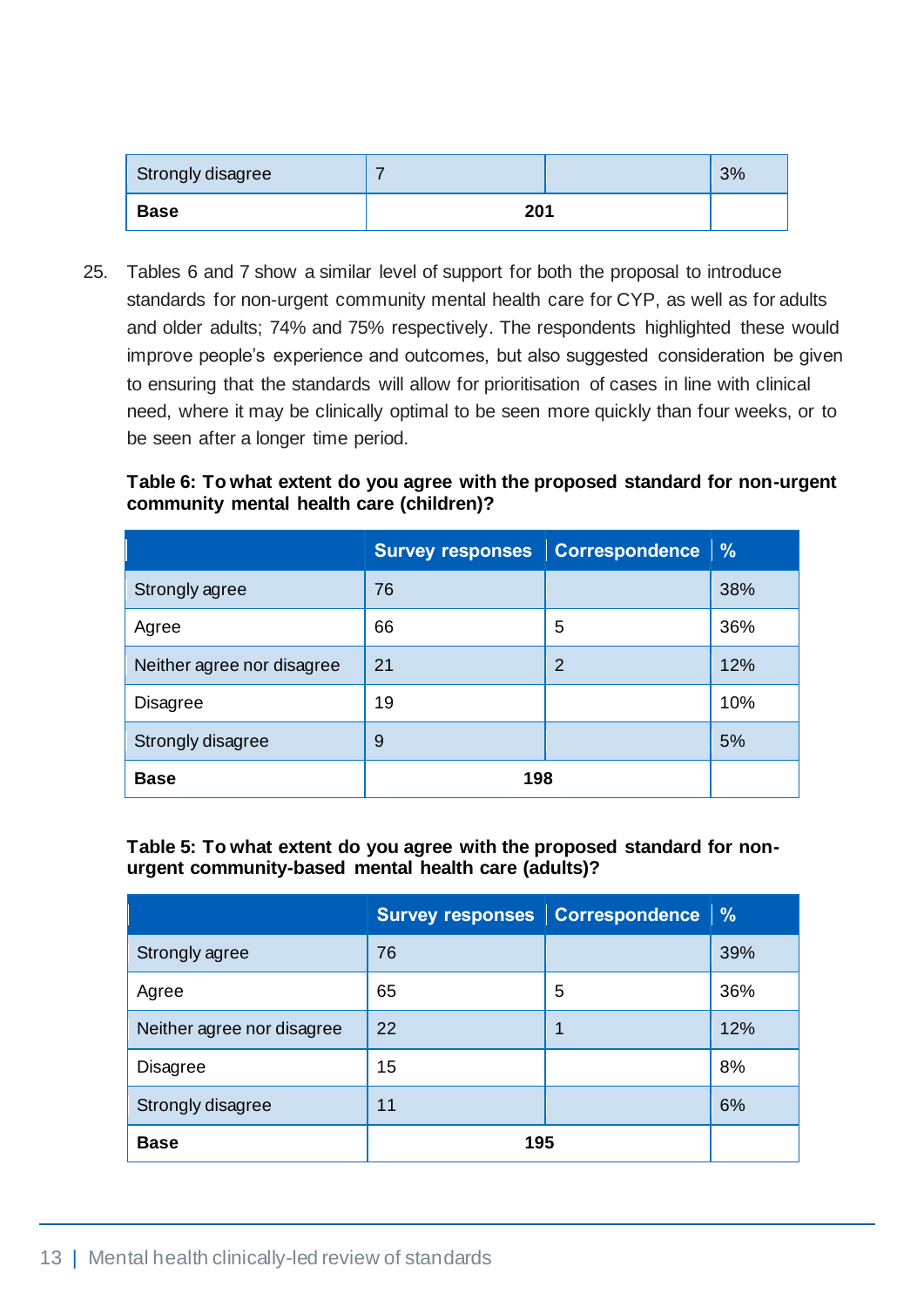### <span id="page-14-0"></span>Key issues and barriers

- 26. Respondents made a number of observations on how best the proposals could be introduced to improve experience. Other common themes included:
	- improving the experience across a pathway of care or treatment
	- role of partners beyond the traditional NHS bodies in supporting people
	- transformation and ongoing resource requirements.
- 27. The strong support to build on the success of the existing access standards for mental health is clear. So too, is the appetite to introduce these standards in a way that does not lead to an environment where assessment is prioritised over treatment or the threshold to access treatment raised. The introduction of the new standards to improve access and help set clear expectations, while retaining or improving on the quality of care currently offered, will be a significant challenge, but is one that when met will bring real benefits for patients, their families and carers. Respondents highlighted local examples of timely access to treatment, giving confidence that this is achievable.
- 28. The consultation has highlighted the hope that introducing a broader set of targets will help ensure parity of focus on mental health service provision. It is clear, however, that improved access to being seen by services is only the first step; service development and transformation plans need to go beyond meeting the access and waiting time targets, ensuring high quality and efficacious care and outcomes and without negative consequences for service users on pathways elsewhere.
- 29. The breadth of the recommended standards has highlighted the range of services outside of the NHS who all come together to help people receive the support they need. There is a strong sense that the benefits of integrated and partnership working across public sector bodies, as well as the voluntary sector need to be encouraged and supported. Respondents are keen to ensure that standards recognise the value of early intervention in preventing escalation of mental health conditions, particularly through embracing multi-agency working and holistic care across social care, education and the voluntary sector.
- 30. A number of respondents emphasised that resources that would be required to support the transformation of care and models of delivery to enable these standards to not just be introduced but met. Respondents recognised that introduction of standards must facilitate continued access for people already in receipt of care or waiting to access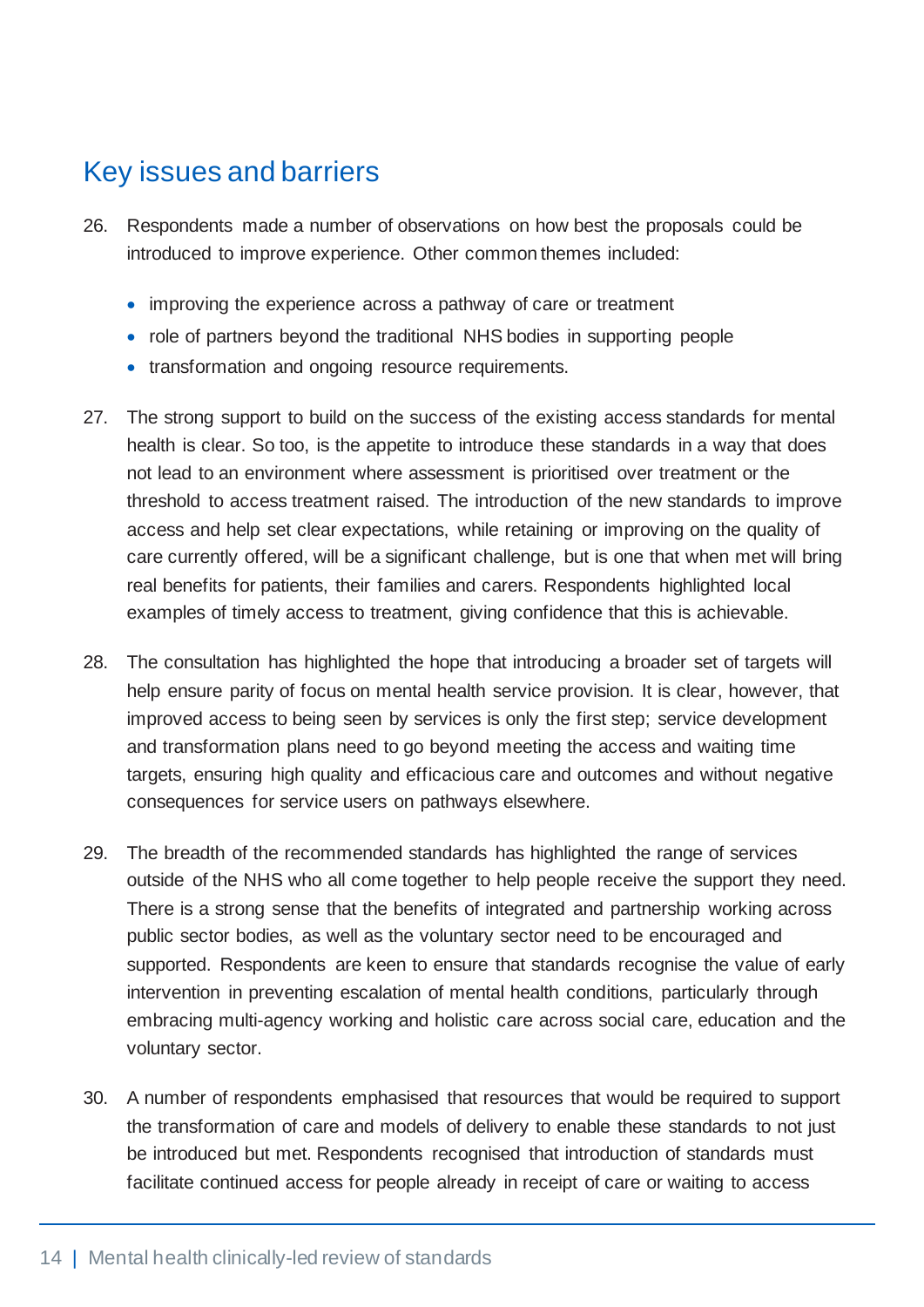care. As the pandemic has demonstrated, demand is likely to continue to grow and therefore it is particularly important to continued to monitor service demand. A focus on monitoring waiting times is likely to support systems to focus on managing flow through the mental health system.

- 31. The importance of clearly defining measures and pathways was highlighted by service providers – to allow them to benchmark, but probably more importantly by service users, their families and carers, too – knowing which service to access and what to expect when they seek support will be empowering and help prevent escalation in some cases.
- 32. The introduction of additional standards and the service transformation these standards relate to will be a significant shift and the time and resource it would take should not be underestimated; it has the clear potential to improve experience for people seeking support.

### <span id="page-15-0"></span>Best ways to advise and communicate the new measures

- 33. There was strong support for ensuring the proposed new measures are clearly communicated to the various audiences: clinical staff, wider public sector professionals, service users, their families and carers. A single communication channel would not be appropriate. Some respondents indicated they would locally like to develop and distribute tailored material.
- 34. Feedback suggested that distributing material at the point individuals begin to interact with services would help them set their expectations This material needs to be produced in a way that it is easily understood by people irrespective of how they come to be accessing the service, and in deciding what formats need to be available, consideration given to the fact that not all people can access digital information. Table 8 summarises the suggested communication channels.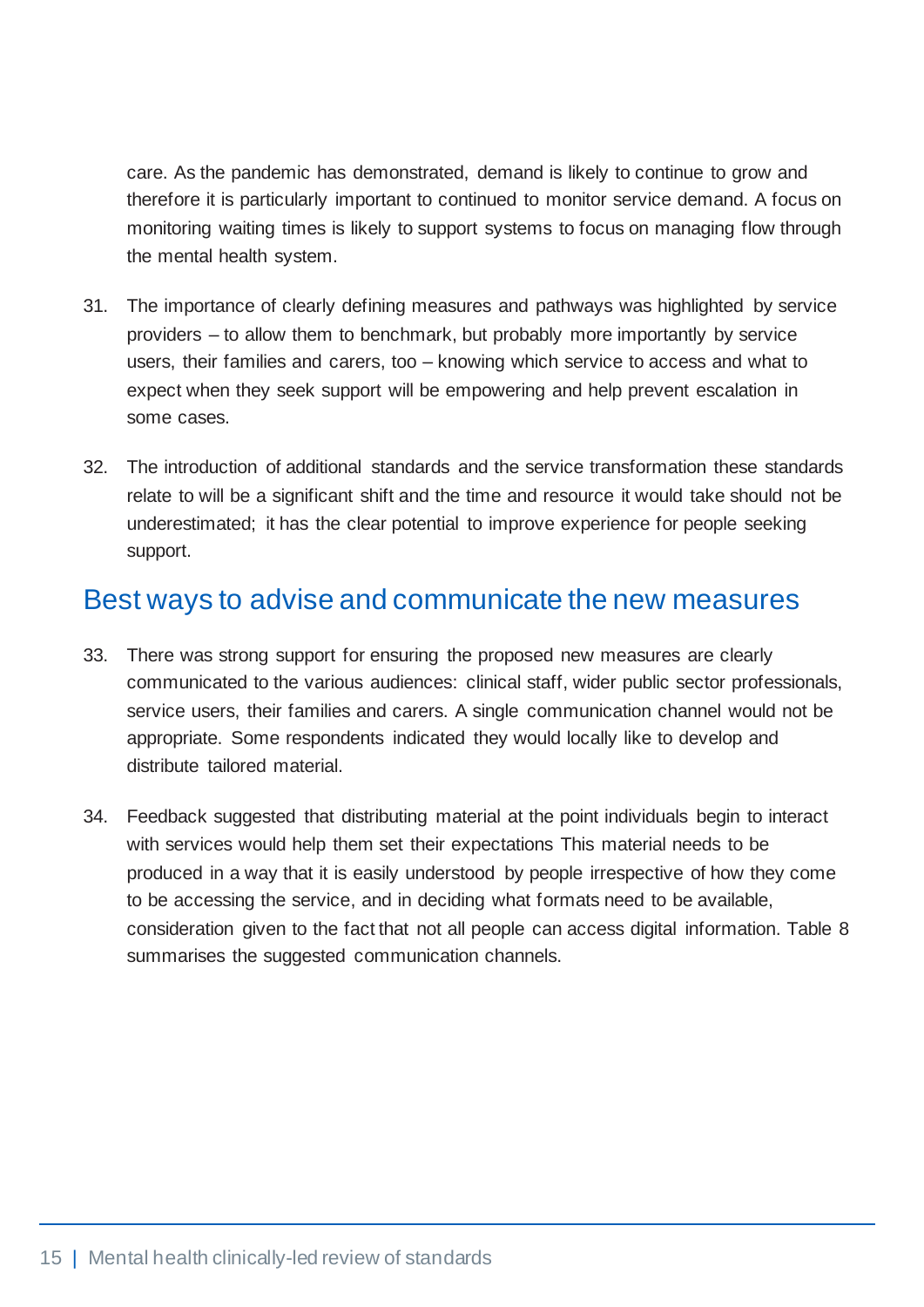**Table 6: What do you think are the best ways to advise on and communicate the proposed new mental healthcare measures to service users and families/carers?**

| <b>Option</b>                                                                        | <b>Total</b> |               | <b>Stakeholder type</b> |                      |                                                       |                                                                                                 |                                     |
|--------------------------------------------------------------------------------------|--------------|---------------|-------------------------|----------------------|-------------------------------------------------------|-------------------------------------------------------------------------------------------------|-------------------------------------|
|                                                                                      | <b>No</b>    | $\frac{0}{0}$ | NHS employee            | Patient/public/carer | ororganisation<br>group,<br>Health-related<br>charity | voluntary group, charity<br>Non health-related<br>rganisation<br>$\circ$<br>$\overline{\sigma}$ | Other public sector<br>organisation |
| Social media advertising                                                             | 150          | 79%           | 78%                     | 79%                  | 90%                                                   | 100%                                                                                            | 75%                                 |
| Posters and leaflets in<br>healthcare settings                                       | 117          | 62%           | 61%                     | 61%                  | 70%                                                   | 50%                                                                                             | 75%                                 |
| Communication from your GP<br>practice                                               | 117          | 62%           | 59%                     | 63%                  | 40%                                                   | 50%                                                                                             | 50%                                 |
| <b>Television advertising</b>                                                        | 103          | 54%           | 52%                     | 63%                  | 50%                                                   | 50%                                                                                             | 100%                                |
| <b>NHS 111</b>                                                                       | 96           | 51%           | 50%                     | 53%                  | 50%                                                   | 50%                                                                                             | 25%                                 |
| Posters and leaflets in public<br>places (eg bus stations, railway<br>stations, etc) | 86           | 45%           | 40%                     | 58%                  | 40%                                                   | 50%                                                                                             | 25%                                 |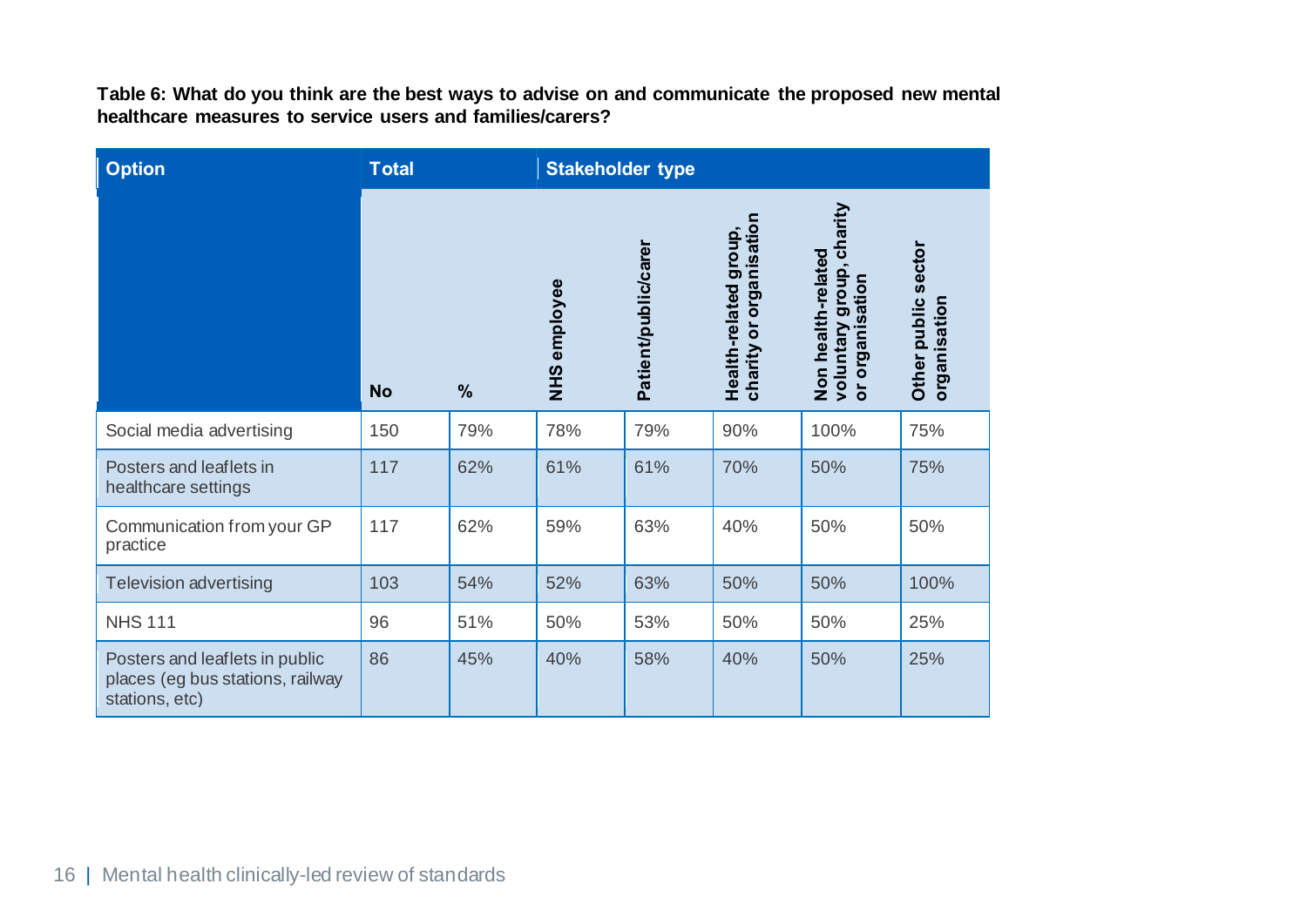| <b>Option</b>                                                                           | <b>Total</b> |               | <b>Stakeholder type</b> |                      |                                                  |                                                                   |                                     |
|-----------------------------------------------------------------------------------------|--------------|---------------|-------------------------|----------------------|--------------------------------------------------|-------------------------------------------------------------------|-------------------------------------|
|                                                                                         | <b>No</b>    | $\frac{0}{0}$ | NHS employee            | Patient/public/carer | charity or organisation<br>Health-related group, | voluntary group, charity<br>Non health-related<br>or organisation | Other public sector<br>organisation |
| Posters and leaflets in places of<br>high footfall (eg libraries,<br>supermarkets, etc) | 83           | 44%           | 40%                     | 55%                  | 60%                                              | 50%                                                               | 25%                                 |
| Radio advertising                                                                       | 75           | 39%           | 41%                     | 42%                  | 30%                                              | 50%                                                               | 25%                                 |
| Specific website                                                                        | 64           | 34%           | 32%                     | 42%                  | 20%                                              | 100%                                                              | 50%                                 |
| Letters posted to households                                                            | 56           | 29%           | 25%                     | 42%                  | 30%                                              | 50%                                                               | 50%                                 |
| Face-to-face promotion (eg<br>roadshows)                                                | 47           | 25%           | 20%                     | 34%                  | 20%                                              | 50%                                                               | 25%                                 |
| Other                                                                                   | 44           | 23%           | 16%                     | 26%                  | 20%                                              | 50%                                                               | 25%                                 |
| <b>Base</b>                                                                             | 190          |               | 92                      | 38                   | 10                                               | $\overline{2}$                                                    | $\overline{\mathbf{4}}$             |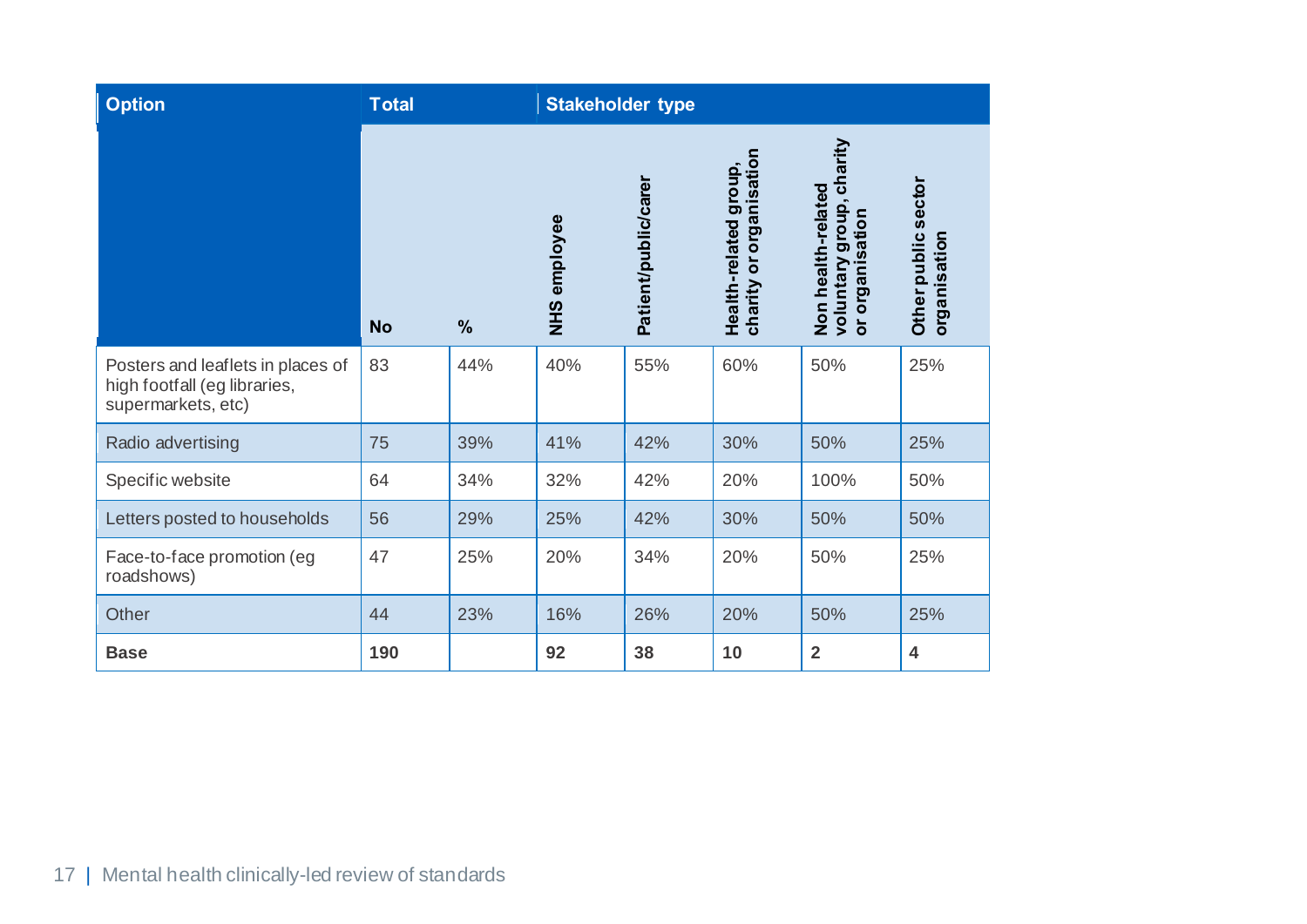## <span id="page-18-0"></span>Next steps

- 35. The feedback we received underlines the importance of introducing change in a structured and supported way. The approaches will need to be aligned across different services but also reflect the very specific needs of the individual services.
- 36. These recommendations are about the way in which planned service transformation can and should be measured, providing clear expectations for those accessing services and accountability for the public monies being used to make the improvements. The NHS Long Term Plan set out the vision for improving mental health services; the response to this consultation confirms the implementation of the new, additional standards will be beneficial.
- 37. The responses on how best to advise on and communicate the proposed new measures, as well as the opportunities provided by and challenges to implementation, will be considered as part of an implementation plan, subject to government agreement to implement the proposals. We will continue work to define and embed the new standards, including by improving data quality as implementation plans are developed.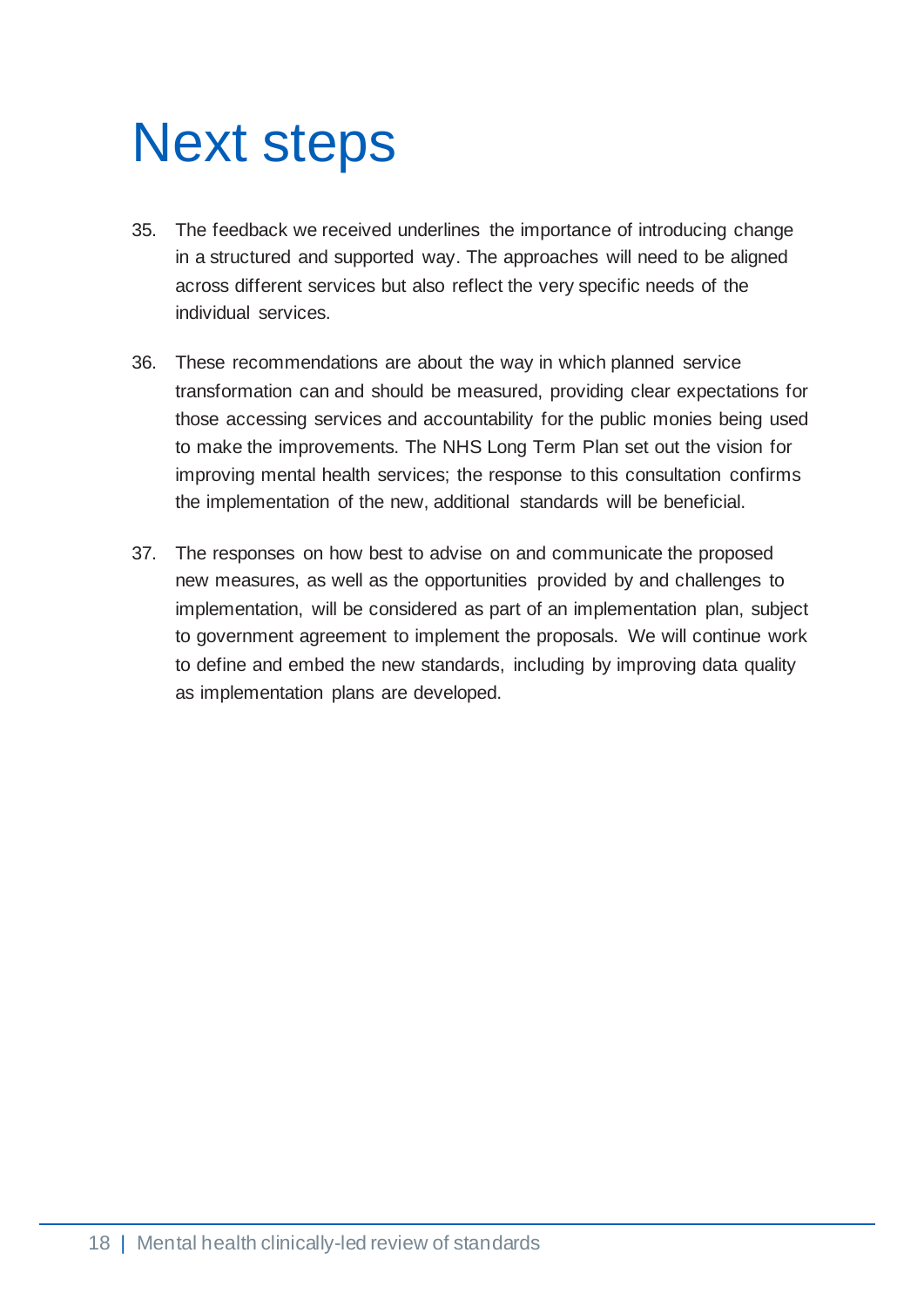### <span id="page-19-0"></span>Annex A: Participants in the clinically-led review of NHS access standards

- Clinical Oversight Group
- Academy of Medical Royal **Colleges**
- Royal College of Surgeons
- Royal College of Physicians
- Royal College of Nursing
- Royal College of General **Practitioners**
- Royal College of Emergency **Medicine**
- Royal College of Psychiatrists
- NHS Providers
- NHS England and NHS Improvement
- NHS Clinical Commissioners
- NICE UK
- Healthwatch England
- Patients Association
- Mind
- Cancer Research UK
- Breast Cancer Care
- Macmillan Cancer Support

#### **Mental Health Policy Group**

- Royal College of Psychiatrists
- Mind
- Rethink
- Centre for Mental Health
- NHS Confederation
- Mental Health Foundation
- Young Minds (additional for discussion on standards)
- Association of Mental Health Providers (additional for discussion on standards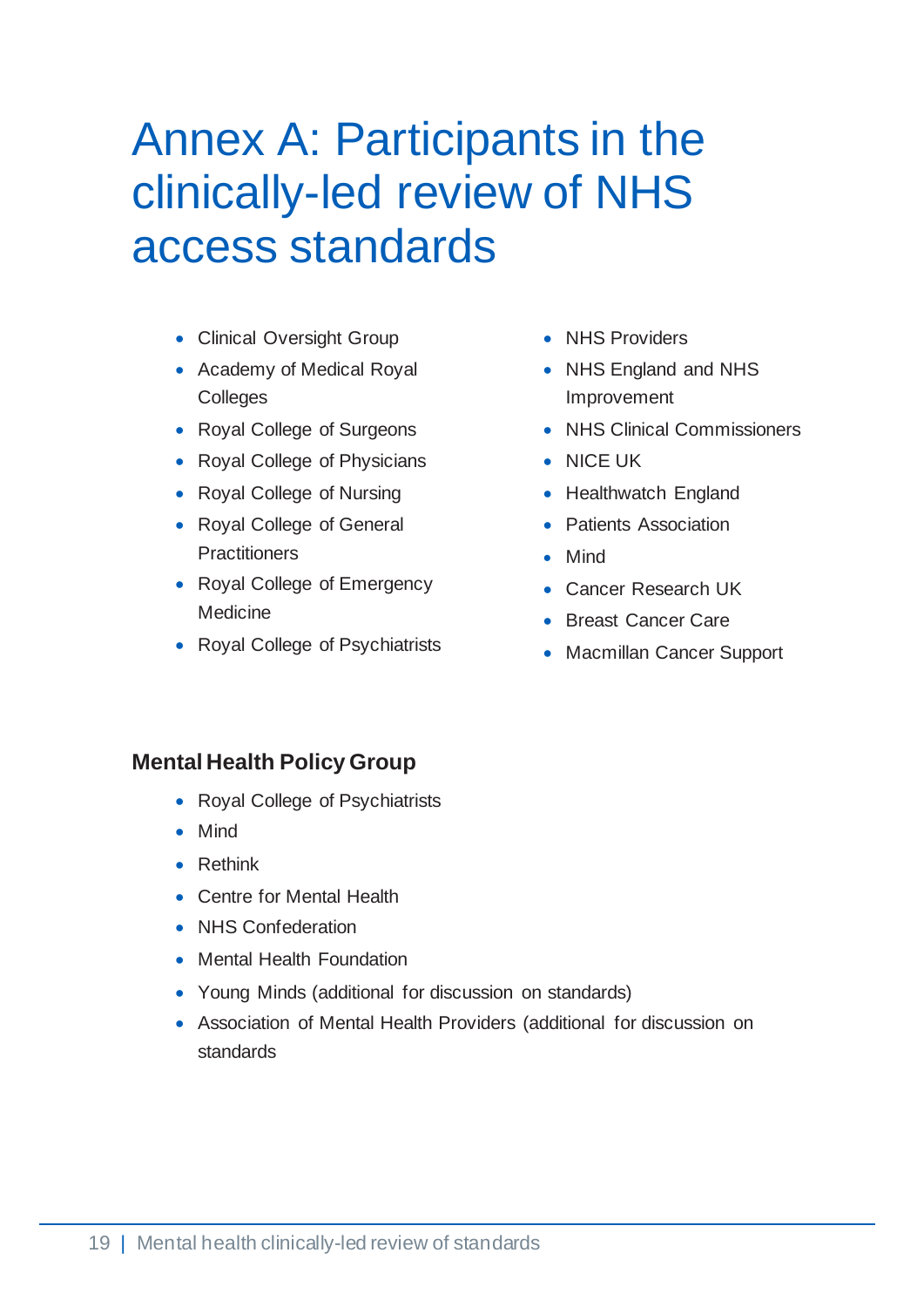### <span id="page-20-0"></span>Annex B: Background and demographics of those responding to the online survey

| <b>Ethnicity</b>                 |                         | <b>Sexual orientation</b>     |                                                                                                                                       |                      |           |  |  |
|----------------------------------|-------------------------|-------------------------------|---------------------------------------------------------------------------------------------------------------------------------------|----------------------|-----------|--|--|
| White: British                   | 134                     | 72%                           | Heterosexual                                                                                                                          | 138                  | 74%       |  |  |
| White: Irish                     | 5                       | 3%                            | Lesbian                                                                                                                               | 2                    | $1\%$     |  |  |
| White: Gypsy or traveller        | $\blacksquare$          | $\blacksquare$                | Gay                                                                                                                                   | $\overline{4}$       | 2%        |  |  |
| White: Other                     | 16                      | 9%                            | <b>Bisexual</b>                                                                                                                       |                      | 3%        |  |  |
| Mixed: White and Black Caribbean | 2                       | 1%                            | Other                                                                                                                                 |                      | 3%        |  |  |
| Mixed: White and Black African   |                         |                               | Prefer not to say                                                                                                                     |                      | 17%       |  |  |
| Mixed: White and Asian           | 3                       | 2%                            | Base                                                                                                                                  |                      |           |  |  |
| Mixed: Other                     | $\overline{2}$          | 1%                            | <b>Relationship status</b>                                                                                                            |                      |           |  |  |
| Asian/Asian British: Indian      | $\overline{\mathbf{3}}$ | 2%                            | Married                                                                                                                               |                      | 50%       |  |  |
| Asian/Asian British: Pakistani   | ä,                      |                               | Civil partnership                                                                                                                     |                      | 2%        |  |  |
| Asian/Asian British: Bangladeshi | $\blacksquare$          | $\overline{\phantom{a}}$      | Single                                                                                                                                |                      | 17%       |  |  |
| Asian/Asian British: Chinese     | ä,                      | $\overline{a}$                | Divorced                                                                                                                              |                      | 3%        |  |  |
| Asian/Asian British: Other       | 1                       | 1%                            | Lives with partner                                                                                                                    |                      | 12%       |  |  |
| Black/Black British: African     | 4                       | 2%                            | Separated                                                                                                                             |                      | 1%        |  |  |
| Black/Black British: Caribbean   | $\blacksquare$          | $\overline{\phantom{a}}$      | Widowed                                                                                                                               |                      | 2%        |  |  |
| Black/Black British: Other       | L,                      | $\blacksquare$                | Other                                                                                                                                 | 3<br>$\overline{2}$  | 1%        |  |  |
| Other ethnic group: Arab         | $\overline{a}$          | $\overline{a}$                | Prefer not to say                                                                                                                     | $\overline{25}$      | 13%       |  |  |
| Any other ethnic group           | 3                       | $\overline{2}$                | Base                                                                                                                                  | 187                  |           |  |  |
| <b>Base</b>                      | 187                     |                               | <b>Pregnant currently</b>                                                                                                             |                      |           |  |  |
| <b>Age category</b>              |                         |                               | Yes<br>1                                                                                                                              |                      |           |  |  |
| $16 - 19$                        | 1                       | 1%                            | No                                                                                                                                    | 159                  | 1%<br>88% |  |  |
| $20 - 24$                        | 4                       | 2%                            | Prefer not to say                                                                                                                     | 21                   | 12%       |  |  |
| $25 - 29$                        | 12                      | 6%                            | Base                                                                                                                                  | 181                  |           |  |  |
| $30 - 34$                        | 17                      | 9%                            | <b>Recently given birth</b>                                                                                                           |                      |           |  |  |
| $35 - 39$                        | 20                      | 11%                           | Yes                                                                                                                                   | 1                    | 1%        |  |  |
| $40 - 44$                        | 20                      | 11%                           | No                                                                                                                                    | 157                  | 87%       |  |  |
| $45 - 49$                        | 30                      | 16%                           |                                                                                                                                       |                      |           |  |  |
| $50 - 54$                        | 25                      | 13%                           | Prefer not to say                                                                                                                     |                      | 13%       |  |  |
|                                  |                         |                               | Base                                                                                                                                  |                      |           |  |  |
| $55 - 59$                        | 16                      | 9%                            | <b>Health problem or disability</b>                                                                                                   |                      |           |  |  |
| $60 - 64$                        | 20                      | 11%                           | Yes, limited a lot                                                                                                                    |                      | 8%        |  |  |
| $65 - 69$                        | 5                       | 3%                            | Yes, limited a little                                                                                                                 |                      | 15%       |  |  |
| $70 - 74$                        | $\overline{2}$          | 1%                            | No                                                                                                                                    |                      | 76%       |  |  |
| $75 - 79$                        | 1                       | 1%                            |                                                                                                                                       |                      |           |  |  |
| 80 and over                      | 1                       | 1%                            | Base                                                                                                                                  | 181                  |           |  |  |
| Prefer not to say                | 13                      | 7%                            | <b>Disability</b>                                                                                                                     | 10                   |           |  |  |
| Base                             | 187                     |                               | Physical disability                                                                                                                   |                      | 5%        |  |  |
| <b>Religion</b>                  |                         | Sensory disability<br>3<br>2% |                                                                                                                                       |                      |           |  |  |
| No religion                      | 91                      | 49%                           | Mental health need                                                                                                                    | 19                   | 10%       |  |  |
| Christian                        | 58                      | 31%                           | Learning disability or difficulty                                                                                                     | $\overline{3}$<br>13 | 2%        |  |  |
| <b>Buddhist</b>                  | 5                       | 3%                            | Long-term illness                                                                                                                     |                      | 7%        |  |  |
| Hindu                            | 1                       | 1%                            | Other                                                                                                                                 |                      | 2%        |  |  |
| Jewish                           | $\overline{2}$          | 1%                            | Prefer not to say                                                                                                                     |                      | 13%       |  |  |
| Muslim                           | 3                       | 2%                            | Base                                                                                                                                  | 182                  |           |  |  |
| Sikh                             | $\frac{1}{2}$           | $\blacksquare$                | <b>Carer</b>                                                                                                                          | 41                   |           |  |  |
| Any other religion               | $\overline{2}$          | 1%                            | Yes - young person(s) aged under 24                                                                                                   |                      | 22%       |  |  |
| Prefer not to say                | 24                      | 13%                           | Yes - adult(s) aged 25 to 49                                                                                                          | 9                    | 5%        |  |  |
| <b>Base</b>                      | 186                     |                               | Yes - person(s) aged over 50 years                                                                                                    | 15                   | 8%        |  |  |
| <b>Sex</b>                       |                         |                               | No                                                                                                                                    | 107                  | 58%       |  |  |
| Male                             | 47                      | 25%                           | Prefer not to say                                                                                                                     | 19                   | 10%       |  |  |
| Female                           | 118                     | 64%                           | Base                                                                                                                                  | 184                  |           |  |  |
| Intersex                         | ÷                       |                               | <b>Gender reassignment</b>                                                                                                            |                      |           |  |  |
| Prefer not to say                | 20                      | 11%                           | Yes*                                                                                                                                  |                      | 3%        |  |  |
| Other                            | ä,                      | $\blacksquare$                | No<br>146                                                                                                                             |                      | 83%       |  |  |
| Base                             | 185                     |                               | Prefer not to say<br>23                                                                                                               |                      | 13%       |  |  |
| <b>Armed services</b>            |                         |                               | Base                                                                                                                                  | 175                  |           |  |  |
| Yes                              | 4                       | 2%                            | *Have you gone through any part of a process or do you intend to                                                                      |                      |           |  |  |
| No                               | 160                     | 88%                           | (including thoughts and actions) to bring your physical sex                                                                           |                      |           |  |  |
| Prefer not to say                | 18                      | 10%                           | appearance and/or your gender role more in line with your gender<br>identity? (This could include changing your name, your appearance |                      |           |  |  |
|                                  |                         |                               | and the way you dress, taking hormones or having gender confirming                                                                    |                      |           |  |  |
| Base                             | 182                     |                               | surgery)                                                                                                                              |                      |           |  |  |